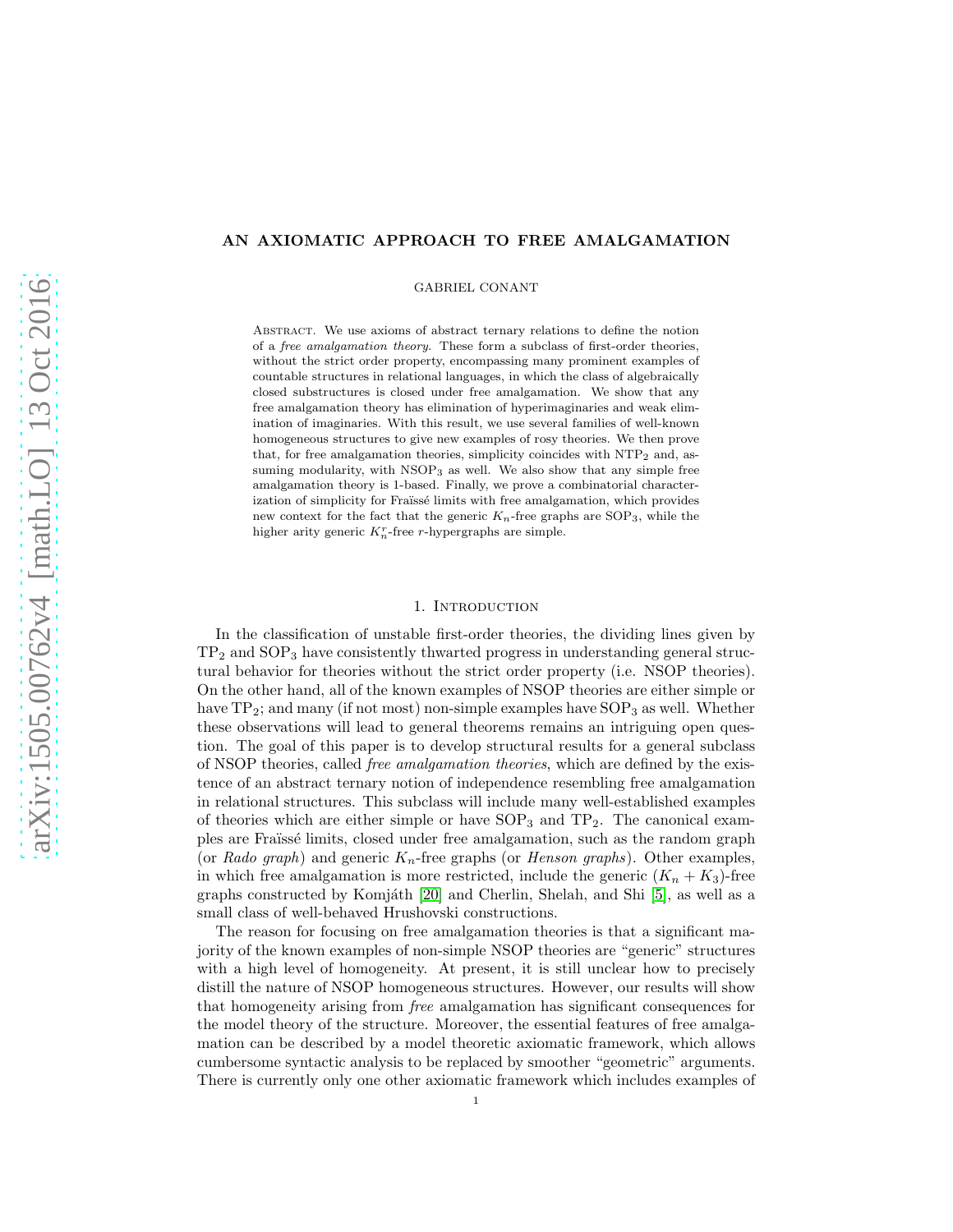NSOP theories with  $TP_2$  and  $SOP_3$ , namely, thorn-forking in rosy theories. However, the class of rosy theories is quite broad, and rosiness alone does not imply the specific instances of good model theoretic behavior that we will obtain here for free amalgamation theories.

The main results are as follows. We first verify that free amalgamation theories are indeed a subclass of NSOP theories. In particular, using a similar argument as in unpublished work of Patel [\[25\]](#page-22-1), we give a short proof that any free amalgamation theory is  $NSOP_4$  (see Theorem [4.4\)](#page-6-0). This generalizes Patel's methods to the axiomatic framework, and crystallizes the frequently observed connection between free amalgamation and  $NSOP_4$ . This result also overlaps with work of Evans  $\&$ Wong [\[12\]](#page-22-2) on certain Hrushovski constructions, and work of Shelah and Usvyatsov [\[27\]](#page-22-3) on groups.

We then show that any free amalgamation theory has elimination of hyperimaginaries and weak elimination of imaginaries (see Theorem [5.6\)](#page-10-0). Using this, we provide new examples of rosy theories, including the class of Franssé limits closed under free amalgamation, which are superrosy of  $U^{\mathrm{b}}$ -rank 1. We also show that the generic  $(K_n + K_3)$ -free graphs are superrosy of  $U^{\mathfrak{b}}$ -rank 2 (see Theorem [6.10\)](#page-13-0).

Finally, we analyze the role of simplicity in free amalgamation theories. We show that simplicity coincides with NTP<sup>2</sup> and also with the equivalence of nonforking and algebraic independence (see Theorem [7.7\)](#page-15-0). As a corollary, it follows that any simple free amalgamation theory is modular (in the sense of [\[2\]](#page-21-1)). Using the results above on (hyper)imaginaries, we then show that any simple free amalgamation theory is 1-based (see Corollary [7.13\)](#page-17-0). We also prove that, for modular free amalgamation theories, simplicity coincides with  $NSOP_3$  (see Theorem [7.17\)](#page-18-0). In particular, modular free amalgamation theories form the first example of a general, axiomatically defined class of first-order theories, in which we (nontrivially) obtain the equivalence of simplicity,  $NTP_2$ , and  $NSOP_3$  (which, as previously noted, seems to be a much broader phenomenon).

For our main class of motivating examples, this results in the following fairly complete analysis of model theoretic behavior.

**Theorem 1.1.** Suppose  $\mathcal M$  is a countable ultrahomogeneous structure, in a finite relational language, whose age is closed under free amalgamation of  $\mathcal{L}\text{-}structures.$ Let  $T = Th(\mathcal{M}).$ 

- (a) T has elimination of hyperimaginaries and weak elimination of imaginaries, and is rosy with  $U^{\rm b}(T)=1$ .
- (b)  $T$  is  $NSOP<sub>4</sub>$ . Moreover, the following are equivalent.
	- $(i)$  T is simple.
	- $(ii)$  T is NTP<sub>2</sub>.
	- $(iii)$  T is NSOP<sub>3</sub>.
- (c) If  $T$  is simple then it is supersimple, of  $SU$ -rank 1, and 1-based.

The statements in this theorem are consequences of the various main results in this paper, which are shown for the more general class of free amalgamation theories (Definition [2.3\)](#page-3-0). Given M as in the theorem, the justification that  $\text{Th}(\mathcal{M})$  is a free amalgamation theory is done in Proposition [3.4.](#page-5-0) Several parts of the theorem also require the observation that  $\text{Th}(\mathcal{M})$  is modular, which follows from the fact that algebraic closure in M is trivial (see Proposition [6.5\(](#page-12-0)d)). Part  $(a)$ , which answers questions posed to us by Cameron Hill and Vera Koponen, combines Theorem [5.6,](#page-10-0) Corollary [6.6,](#page-12-1) and Proposition [6.8.](#page-12-2) Part (b) combines Theorems [4.4,](#page-6-0) [7.7,](#page-15-0) and [7.17.](#page-18-0)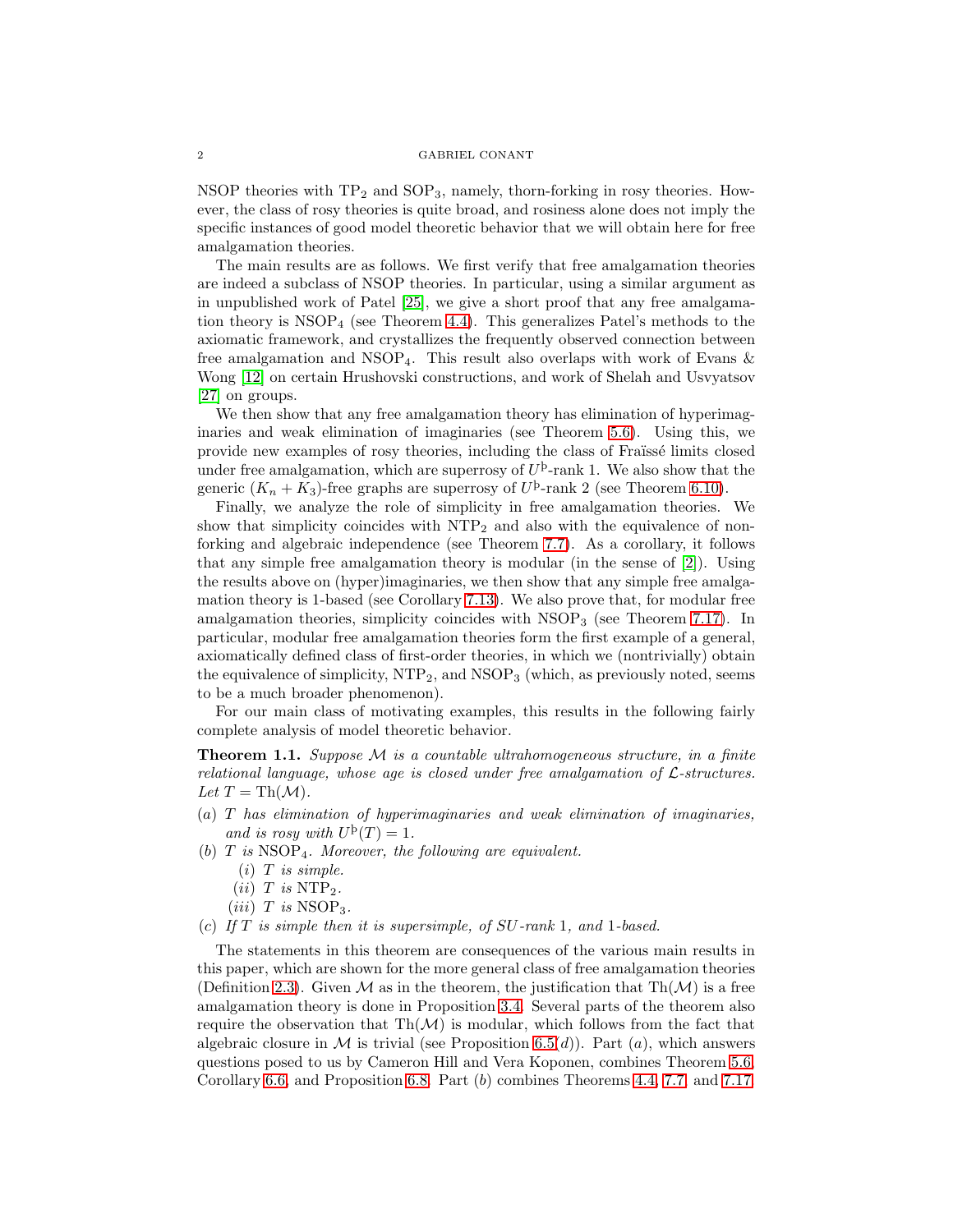Part  $(c)$  uses Corollary [7.13](#page-17-0) to conclude T is 1-based, and uses the description of forking given by Theorem [7.7](#page-15-0) to conclude T is supersimple SU-rank 1 (it is also a general fact that U-rank and  $U^{\text{b}}$ -rank coincide for supersimple theories [\[23,](#page-22-4) Theorem 5.1.4]). Part (c) also provides progress toward a question of Koponen [\[21\]](#page-22-5) on whether any countable, simple, ultrahomogeneous structure, in a finite relational language, is 1-based. We again emphasize that  $NSOP<sub>4</sub>$  in part  $(b)$  was first proved by Patel [\[25\]](#page-22-1). After obtaining our results, we later found that weak elimination of imaginaries in part  $(a)$  also follows from [\[22,](#page-22-6) Lemma 2.7].

The final result of the paper, Theorem [7.22,](#page-20-0) is a combinatorial characterization of simplicity for  $\text{Th}(\mathcal{M})$ , given in terms of *irreducibility* of forbidden substructures, for certain  $M$  as in the theorem above. The proof uses a generalization of a result of Hrushovski [\[16\]](#page-22-7) on the generic  $K_n^r$ -free r-hypergraphs (with  $r > 2$ ).

Acknowledgements. I would like to thank David Evans, Vera Koponen, Alex Kruckman, Maryanthe Malliaris, and Rehana Patel for many fruitful conversations. I also thank the referee for several improvements to the exposition, and Vera Koponen for pointing out an error in an earlier version.

## 2. NOTATION AND DEFINITIONS

Fix a complete first-order theory T and a  $\kappa$ -saturated monster model M of T, for  $\kappa$  sufficiently large. We write  $A \subset \mathbb{M}$  to mean  $A \subseteq \mathbb{M}$  and  $|A| < \kappa$ . Given  $A, B \subset \mathbb{M}$ , we let AB denote  $A \cup B$ . We use singletons  $a, b, c, x, y, z, \ldots$  to denote tuples of length  $\lt \kappa$ . Given a tuple a, we let  $\ell(a)$  denote the length (or domain) of  $a$  and, abusing notation, we identify  $a$  with the subset of M given by the range of a. We write  $a \in \mathbb{M}$  to mean a is a tuple of elements from M. When the domain of the tuple is important, we may emphasize this by writing  $a \in M<sup>I</sup>$ . Given an automorphism  $\sigma \in \text{Aut}(\mathbb{M})$  and a tuple  $a = (a_i : i \in I) \in \mathbb{M}^I$ , we let  $\sigma(a)$  denote the tuple  $(\sigma(a_i) : i \in I)$ . Given tuples  $a, b \in \mathbb{M}$ , and  $C \subset \mathbb{M}$ , we write  $a \equiv_C b$  if  $a, b \in \mathbb{M}^I$ , for some common domain I, and  $\sigma(a) = b$  for some  $\sigma \in \text{Aut}(\mathbb{M}/C)$ .

In many cases, we index *sequences* of tuples with subscripts (e.g.  $(a_i)_{i\leq\omega}$ , where each  $a_i$  is a tuple). Therefore, in situations where we also want to reference the specific coordinates of the tuples in such a sequence, we will use superscripts to index tuples and subscripts to index coordinates (e.g.  $(a^l)_{l\lt\omega}$  with  $a^l = (a_i^l : i \in I)$ ).

Suppose  $a \in \mathbb{M}^I$  is a tuple with domain *I*. A *subtuple* of a is a tuple of the form  $a_J := (a_i : i \in J)$ , where J is a subset of I. We write  $c \subset a$  to denote that c is a subtuple of a. Given an indiscernible sequence  $\mathcal{I} = (a^l)_{l \leq \omega}$ , we define the *common intersection* of  $\mathcal I$  to be the (possibly empty) subtuple  $a_J^0 \subset a^0$ , where  $J = \{i \in I : a_i^0 = a_i^1\}.$ 

Let acl denote algebraic closure in M;  $A \subset M$  is *closed* if  $\text{acl}(A) = A$ . We say:

(1) acl is *locally finite* if acl(A) is finite for all finite  $A \subset M$ ;

(2) acl is *disintegrated* if, for all  $A \subset \mathbb{M}$ , acl(A) =  $\bigcup \{\text{acl}(a) : a \in A \text{ is a singleton}\};$ (3) acl is *trivial* if  $\text{acl}(A) = A$  for all  $A \subset \mathbb{M}$ .

We now define axioms of abstract ternary relations on (small subsets of) M. Some axioms have been slightly adjusted from their standard formulations, and incorporate algebraic closure of the small subsets in question.

<span id="page-2-0"></span>**Definition 2.1.** Given a ternary relation  $\Box$  on M, define the following axioms.

(i) (invariance) For all  $A, B, C$ , if  $A \perp_C B$  and  $\sigma \in$  Aut(M) then  $\sigma(A) \perp_{\sigma(C)} \sigma(B)$ .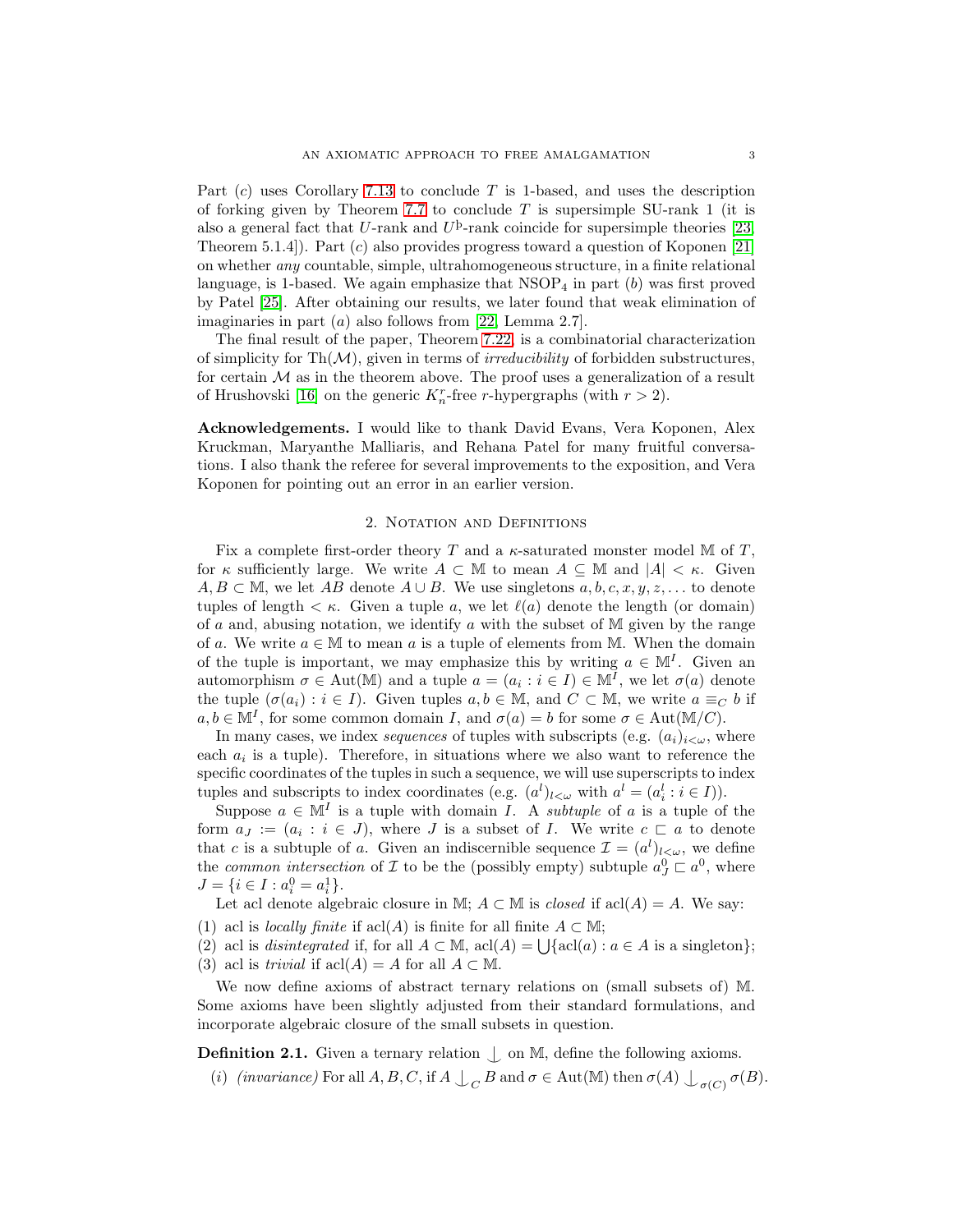- (*ii*) (*monotonicity*) For all  $A, B, C$ , if  $A \bigcup_C B$ ,  $A_0 \subseteq A$ , and  $B_0 \subseteq B$ , then  $A_0 \downarrow_C B_0.$
- (*iii*) (symmetry) For all  $A, B, C$ , if  $A \bigcup_C B$  then  $B \bigcup_C A$ .
- (*iv*) (full transitivity) For all A and  $D \subseteq C \subseteq B$ ,  $A \bigcup_{D} B$  if and only if  $A \bigcup_{C} B$ and  $A \bigcup_D C$ .
- (v) (full existence) For all  $B, C \subset \mathbb{M}$  and tuples  $a \in \mathbb{M}$ , if C is closed then there is  $a' \equiv_C a$  such that  $a' \bigcup_C B$ .
- (vi) (stationarity) For all closed  $C \subset \mathbb{M}$  and closed tuples  $a, a', b \in \mathbb{M}$ , with  $C \subseteq a \cap b$ , if  $a \cup_C b$ ,  $a' \cup_C b$ , and  $a' \equiv_C a$ , then  $ab \equiv_C a'b$ .
- (*vii*) (freedom) For all  $A, B, C, D$ , if  $A \bigcup_C B$  and  $C \cap AB \subseteq D \subseteq C$ , then  $A \bigcup_D B$ .
- (*viii*) (*closure*) For all closed  $A, B, C$ , if  $C \subseteq A \cap B$  and  $A \bigcup_C B$  then  $AB$  is closed.

There is a significant body of literature concerning axioms of ternary notions of independence. An excellent introduction can be found in [\[2\]](#page-21-1). The choice of axioms in Definition [2.1](#page-2-0) also borrows heavily from Tent and Ziegler's work with stationary independence relations [\[29\]](#page-22-8), and so we give the following adaptation of their definition to the present context.

Definition 2.2. A ternary relation  $\bigcup$  is a stationary independence relation for  $T$  if it satisfies invariance, monotonicity, symmetry, full transitivity, full existence, and stationarity.

Several comments are warranted at this point. First, Tent and Ziegler's definition in [\[29\]](#page-22-8) is formulated for finite subsets of a countable structure, and does not include any closure assumptions in the full existence or stationarity axioms. Moreover, the clause " $C \subseteq a \cap b$ " is not present in their formulation of stationarity. The main examples in [\[29\]](#page-22-8) have trivial algebraic closure and, in such cases, one may show that the two notions of a stationary independence relation are the same. In [\[11\]](#page-22-9), Evans, Ghadernezhad, and Tent also consider axioms of ternary relations, which have been relativized to the lattice of algebraically closed sets.

The clause " $C \subseteq a \cap b$ " in the stationarity axiom will be necessary in the subsequent work. On the other hand, one may easily show that, if  $\bigcup$  is a ternary relation satisfying monotonicity, then the full existence axiom is equivalent to the version obtained by adding " $C \subseteq a \cap B$ " to the assumptions. We will tacitly use this observation when discussing examples in the next section.

Finally, we point out that Tent and Ziegler [\[29\]](#page-22-8) do formulate the freedom axiom (although they do not give it a name). This axiom is also very close to Hrushovski's notion of CM-triviality [\[15\]](#page-22-10).

We now define the central notion of this paper.

<span id="page-3-0"></span>Definition 2.3. A ternary relation is a free amalgamation relation if it satisfies invariance, monotonicity, symmetry, full transitivity, full existence, stationarity, freedom, and closure.  $T$  is a **free amalgamation theory** if it has a free amalgamation relation.

The main results of this paper concern properties of free amalgamation theories. The reader will notice that some results do not, in and of themselves, require all parts of the previous definition. Therefore, to obtain the conclusion of a particular result, it may not be necessary for  $T$  to have a ternary relation satisfying every ingredient of Definition [2.3.](#page-3-0)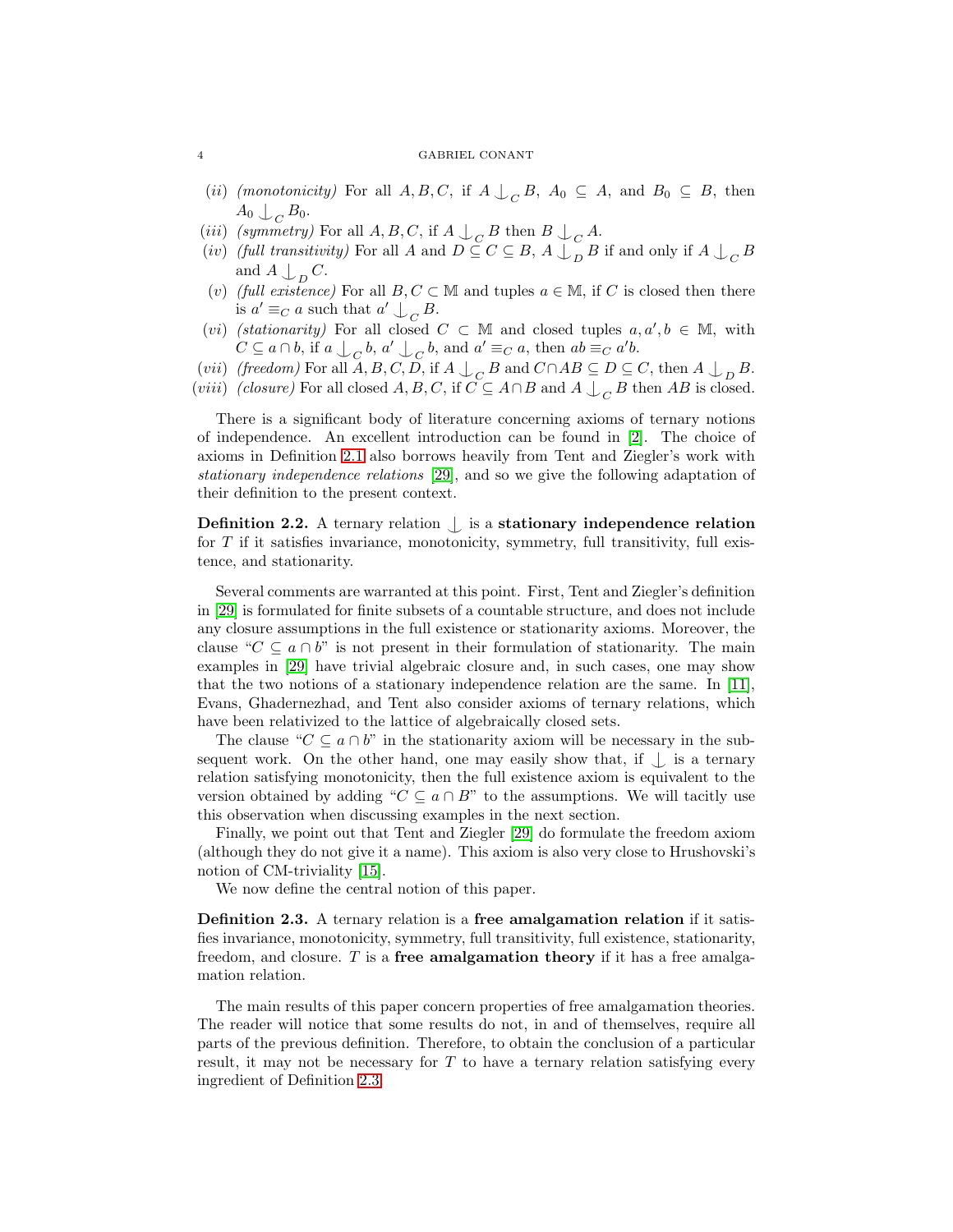## 3. Examples

<span id="page-4-3"></span>In order to state the motivating examples of free amalgamation theories, we must first define the notion of free amalgamation of relational structures, which gives rise to the canonical example of a ternary relation satisfying the freedom axiom. Given a relational language L and L-structures A, B, C, we write  $A \cong_{C} B$  if there is an  $\mathcal{L}$ -isomorphism from AC to BC, which fixes C pointwise.

**Definition 3.1.** Assume  $\mathcal{L}$  is relational. Given an  $\mathcal{L}$ -structure M and  $A, B, C \subseteq$ M, we set  $A\downarrow_{C}^{fa}$  $\bigcup_{C}^{a} B$  (in M) if  $A \cap B \subseteq C$  and, for all  $R \in \mathcal{L}$  and  $a \in ABC$  (of length the arity of R), if  $R(a)$  holds then  $a \in AC$  or  $a \in BC$ .

To mitigate possible confusion, we emphasize that we are now using the phrase "free amalgamation" in two different ways. In particular, when we say  $\bigcup$  is a "free amalgamation relation", or  $T$  is a "free amalgamation theory", we mean with respect to the definition involving abstract axioms of ternary relations. When considering structures in a relational language, we will use "free amalgamation of relational structures" (or "free amalgamation of  $\mathcal{L}$ -structures") when referring to the notion of freely amalgamating such structures as in the previous definition.

## <span id="page-4-1"></span><span id="page-4-0"></span>Example 3.2.

- (1) Fraüssé limits with free amalgamation. Let  $\mathcal L$  be a finite relational language and let M be the Fraïssé limit of a Fraïssé class K of finite  $\mathcal{L}$ structures, which is *closed under free amalgamation of*  $\mathcal{L}\text{-}structures, i.e., for$ all  $A, B, C \in \mathcal{K}$ , with  $C \subseteq A \cap B$ , there is  $D = A'B' \in \mathcal{K}$  such that  $A' \cong_C A$ ,  $B' \cong_C B$ , and  $A' \cup_C^{fa}$  $\int_C^{ta} B'$  (in D). In this case, Th(M) is  $\aleph_0$ -categorical and acl is trivial (see [\[14,](#page-22-11) Chapter 7]). We give a few examples.
	- (i) If K is the class of graphs, then M is the random graph or Rado graph.
	- (*ii*) Given fixed  $n > r \geq 2$ , let  $K$  be the class of  $K_n^r$ -free *r*-hypergraphs, where  $K_n^r$  is the complete r-hypergraph on n vertices, considered in the r-hypergraph language containing an r-ary relation symbol. Then M is the *generic*  $K_n^r$ -free r-hypergraph. When  $r = 2$ , we also refer to  $M$  as the generic  $K_n$ -free graph or Henson graph.
	- (*iii*) Let K be the class of finite metric spaces, with distances in  $\{0, 1, 2, 3\}$ , in the language  $\mathcal{L} = \{d_1(x, y), d_3(x, y)\}\$  where, for  $r \in \{1, 3\}, d_r(x, y)$ is a binary relation interpreted as  $d(x, y) = r$ . If  $A, B, C, D \in \mathcal{K}$ , with  $C \subseteq A \cap B$  and  $AB \subseteq D$ , then  $A \cup \begin{matrix} fa \\ C \end{matrix}$  $\int_C^a B(\text{in } D)$  if and only if  $d(a, b) = 2$ for all  $a \in A \backslash C$  and  $b \in B \backslash C$ . By the triangle inequality, K is closed under free amalgamation of  $\mathcal{L}$ -structures. The Fraüssé limit  $\mathcal{M}$  is the Urysohn space with spectrum  $\{0, 1, 2, 3\}$ . This structure is also called the free third root of the complete graph by Casanovas and Wagner in [\[4\]](#page-21-2). Note that  $\int^{fa}$  is *not* the usual free amalgamation of metric spaces, which is the stationary independence relation used by Tent and Ziegler [\[29\]](#page-22-8) in their analysis of the rational Urysohn space. In general, free amalgamation of metric spaces fails the freedom axiom.
- <span id="page-4-2"></span>(2) Generic  $(K_n + K_3)$ -free graph. Fix  $n \geq 3$  and let  $K_n + K_3$  be the graph obtained by freely amalgamating  $K_n$  and  $K_3$  over a single vertex. In [\[5\]](#page-21-0), Cherlin, Shelah, and Shi construct the unique countable, universal, existentially closed  $(K_n + K_3)$ -free graph, which we denote  $\mathcal{G}_n$  ( $\mathcal{G}_3$  was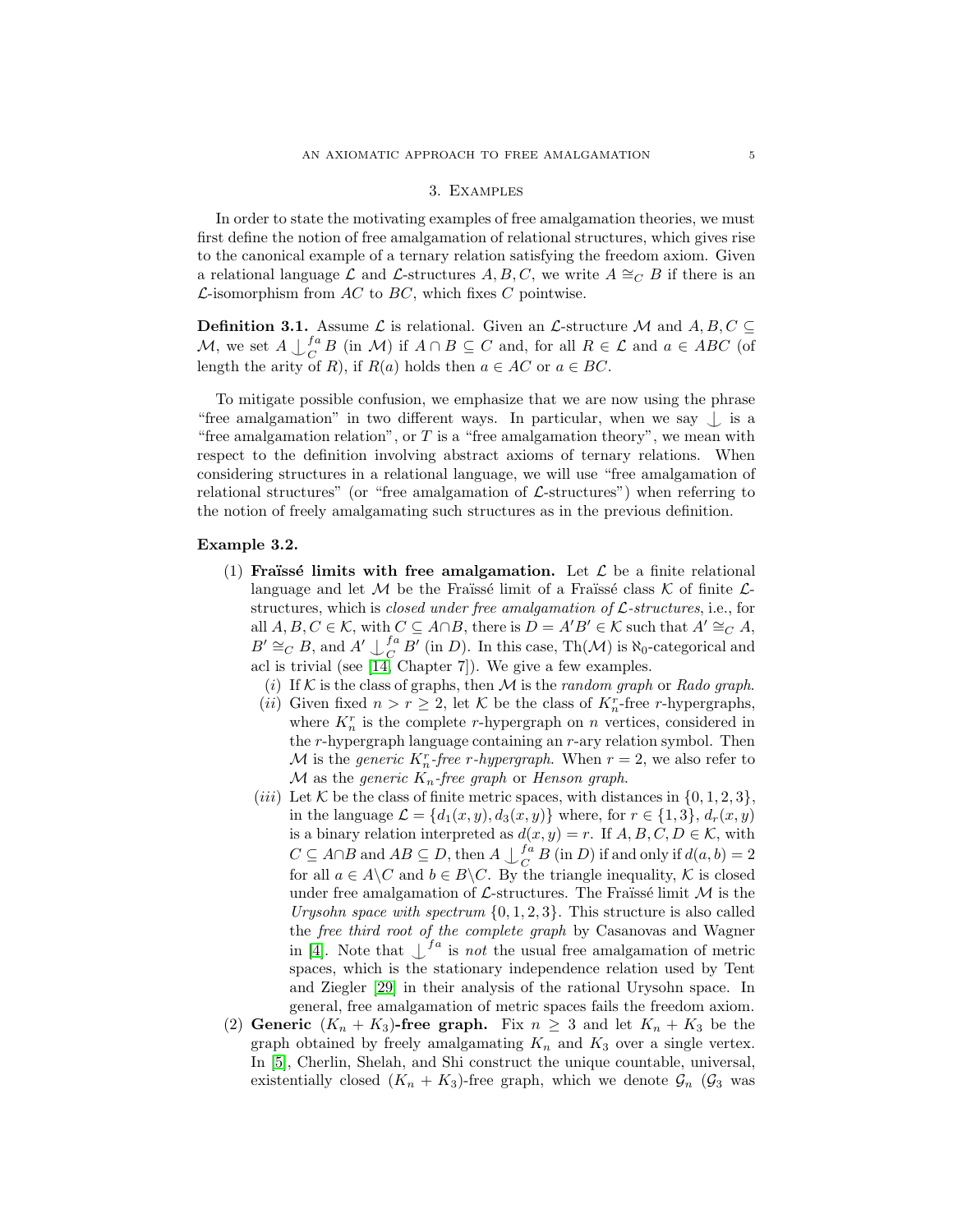originally constructed by Komjáth [\[20\]](#page-22-0)). For any  $n \geq 3$ , Th $(\mathcal{G}_n)$  is  $\aleph_0$ -categorical and acl is disintegrated (see [\[5\]](#page-21-0)). However, the age of  $\mathcal{G}_n$  is not closed under free amalgamation of arbitrary relational structures (e.g.  $K_n+$  $K_3$  itself is obtained as the free amalgamation of two  $(K_n+K_3)$ -free graphs). Accordingly, the age of  $\mathcal{G}_n$  is not a Fraïssé class in the graph language. However, it is shown in [\[25\]](#page-22-1) that this class is closed under free amalgamation of relational structures over algebraically closed base structures.

<span id="page-5-1"></span>(3) "Freely disintegrated" Hrushovski constructions. Let  $\mathcal L$  be a finite relational language, and let  $\mathcal{M}_f$  be the Hrushovski generic produced from a class  $(\mathcal{K}_f, \leq)$  of finite structures closed under free amalgamation of strong substructures, where  $f$  is a "good" control function (see [\[10\]](#page-22-12), [\[12\]](#page-22-2) for details). In this case,  $\text{Th}(\mathcal{M}_f)$  is  $\aleph_0$ -categorical, but  $\bigcup_{i=1}^{f_a}$  does not necessarily satisfy the closure axiom, and so we must separately impose this assumption. Note that, if acl is disintegrated and A, B are closed, then AB is closed as well. Therefore, the closure axiom for  $\int_{a}^{f_a}$  is asserting that acl is "freely disintegrated". It will follow from results in Section [7](#page-14-0) that any simple Hrushovski construction satisfying these assumptions is modular, and so this framework is not suitable for the well-known non-modular Hrushovski counterexamples.

We will show that if  $M$  is one of the countable structures defined in Example [3.2,](#page-4-0) then  $\text{Th}(\mathcal{M})$  is a free amalgamation theory. First, we note that in any relational structure, the ternary relation  $\int_{0}^{f_a}$  always satisfies several of our axioms (most importantly,  $\int^{fa}$  satisfies freedom).

**Proposition 3.3.** Assume  $\mathcal{L}$  is relational and  $\mathcal{M}$  is an  $\mathcal{L}$ -structure. Then  $\bigcup_{i=1}^{f}$ satisfies invariance, monotonicity, symmetry, full transitivity, and freedom (in  $M$ ).

The proof is straightforward, and left to the reader. With this result, we see that in order to use  $\int^{fa}$  to obtain a free amalgamation relation for the previous examples, the key axioms to verify are *full existence*, *stationarity*, and *closure*.

<span id="page-5-0"></span>Proposition 3.4. Suppose M is one of the countable structures described in Ex-ample [3.2.](#page-4-0) Then  $\int^{fa}$  is a free amalgamation relation for Th(M).

*Proof.* We need to verify that  $\int_{1}^{f_a}$  satisfies existence, stationarity, and closure. By  $\aleph_0$ -categoricity, it suffices to work with finite subsets of M. In each example, the closure axiom is either by assumption or follows from the fact that acl is disintegrated, and so the the union of two closed sets is closed. The existence axiom for [3.2](#page-4-0)[.1](#page-4-1) and [3.2](#page-4-0)[.3](#page-5-1) is by assumption, and is shown for [3.2](#page-4-0)[.2](#page-4-2) in [\[25\]](#page-22-1). For stationarity, fix finite, closed  $C \subset \mathcal{M}$  and  $a, a', b \in \mathcal{M}$  such that  $C \subseteq a \cap b$ ,  $a \cup_{C}^{fa}$  $\int_C^{fa} b, a' \bigcup_C^{fa}$  $\frac{J^a}{C}b$ and  $a \equiv_C a'$ . We want to show  $a'b \equiv_C ab$ . From  $a' \equiv_C a$ ,  $a \bigcup_C^{fa}$  $\mathcal{L}_{C}^{fa}$  b, and  $a' \downarrow_{C}^{fa}$  $\int_C^a b$ , it follows that  $ab \cong_C a'b$ . Moreover, ab and  $a'b$  are closed since  $\int_a^{fa}$  satisfies closure. Therefore,  $a'b \equiv_C ab$  follows from the fact that any  $\mathcal{L}$ -isomorphism between finite closed subsets of M extends to an automorphism of M (see [\[14\]](#page-22-11), [\[25\]](#page-22-1), [\[12\]](#page-22-2) for, respectively,  $3.2.1, 3.2.2, 3.2.3$  $3.2.1, 3.2.2, 3.2.3$  $3.2.1, 3.2.2, 3.2.3$  $3.2.1, 3.2.2, 3.2.3$  $3.2.1, 3.2.2, 3.2.3$ .

The interested reader should consult the sources mentioned in the previous proof to find explicit descriptions of algebraic closure in the three families of examples. We also remark that the assumption of a finite language in Examples [3.2.](#page-4-0)[1](#page-4-1) and [3.2.](#page-4-0)[3](#page-5-1)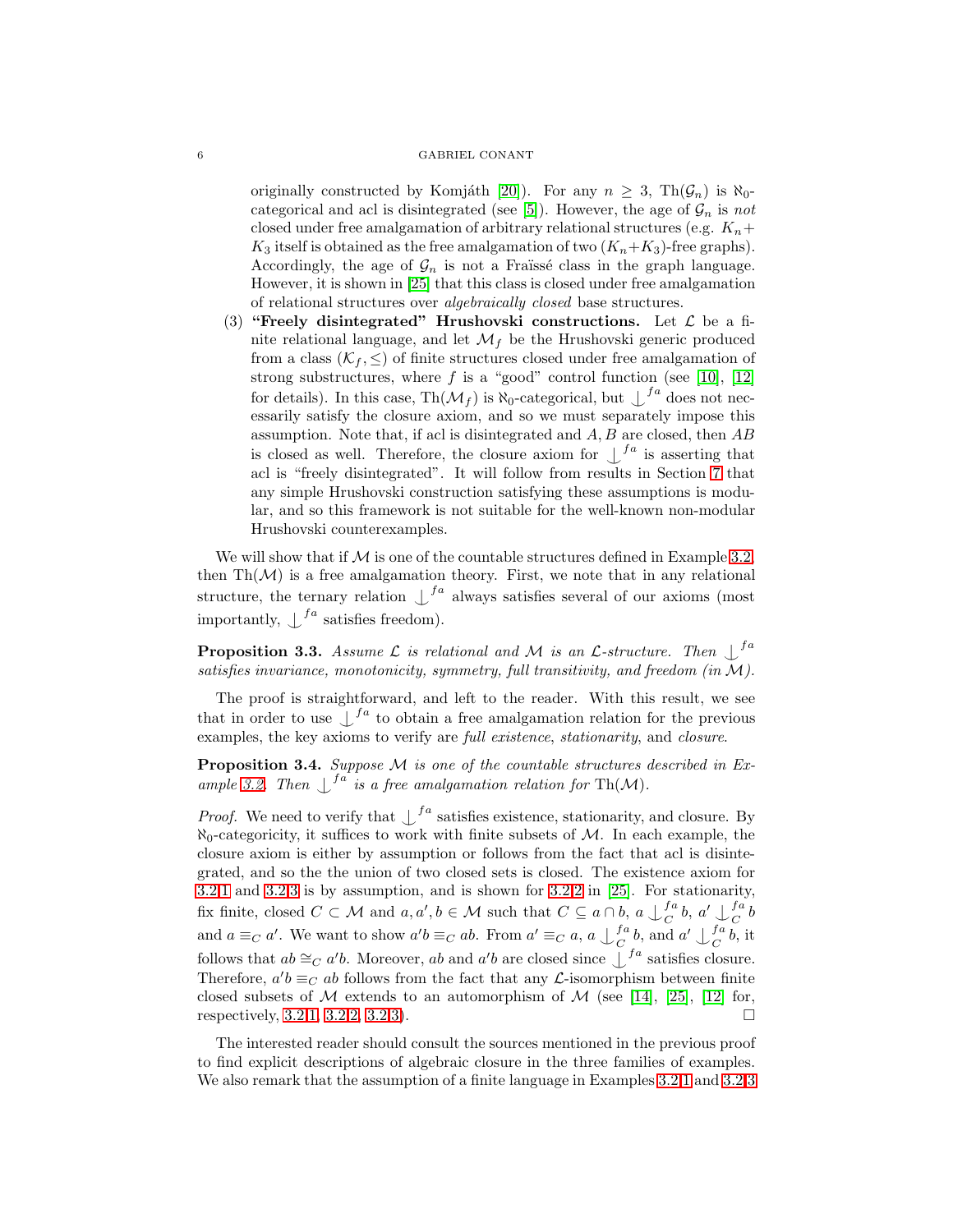is there to ensure  $\aleph_0$ -categoricity and the appropriate level of quantifier elimination. This assumption can be weakened slightly to encompass countable relational languages with only finitely many relations of any given arity, provided that we restrict to structures in which the interpretation of any relation is irreflexive.

In the proof of Proposition [3.4,](#page-5-0) we used the closure axiom to prove stationarity. We will not explicitly use the closure axiom again until Section [7.](#page-14-0)

## 4. NSOP<sup>4</sup>

In this section, we show that free amalgamation theories form a subclass of firstorder theories without the strict order property. In fact, we prove these theories are NSOP4. This has been shown for each of the examples in the previous section by collective work of several authors including Shelah [\[26\]](#page-22-13), Hrushovski [\[16\]](#page-22-7), Evans & Wong [\[12\]](#page-22-2), Patel [\[25\]](#page-22-1), and joint work with Terry [\[7\]](#page-21-3). The most general argument in this direction can be found in unpublished work of Patel [\[25\]](#page-22-1), which proves NSOP<sup>4</sup> for Example [3.2.](#page-4-0)[1](#page-4-1) and Example [3.2](#page-4-0)[.2.](#page-4-2) Our argument for  $NSOP<sub>4</sub>$ , while slightly simpler and more general, is very close to Patel's work.

We continue to fix a first-order theory  $T$  and a monster model M. We begin with the definition of  $SOP_n$ .

<span id="page-6-1"></span>**Definition 4.1.** Given  $n \geq 3$ , T has the *n*-strong order property,  $SOP_n$ , if there is an indiscernible sequence  $(a_i)_{i<\omega}$  such that, if  $p(x, y) = \text{tp}(a_0, a_1)$ , then

$$
p(x_1,x_2) \cup \ldots \cup p(x_{n-1},x_n) \cup p(x_n,x_1)
$$

is inconsistent. We say  $T$  is  $\text{NSOP}_n$  if it does not have the *n*-strong order property.

Remark 4.2. These properties were originally defined in [\[26\]](#page-22-13) to enrich the classification of unstable theories. It is fairly straightforward to show that if T has the strict order property, then it has  $SOP_n$  for all  $n \geq 3$ . Given  $n \geq 3$ , if T has  $SOP_{n+1}$ then it has  $SOP_n$ . Moreover, if T has  $SOP_3$  then it is unstable. Indeed, if one were to interpret Definition [4.1](#page-6-1) with  $n = 2$  then, as a property of T, the result would be equivalent to the order property.<sup>[1](#page-6-2)</sup> See [\[19\]](#page-22-14), [\[26\]](#page-22-13).

We now return to free amalgamation theories. The following easy observation will be very useful.

<span id="page-6-3"></span>**Lemma 4.3.** Suppose  $\int$  satisfies invariance, symmetry, and stationarity. Suppose  $C \subset \mathbb{M}$  is closed and  $a, b \in \mathbb{M}$  are closed tuples, with  $C \subseteq a \cap b$ ,  $a \equiv_C b$ , and  $a \bigcup_C b$ . Then  $ab \equiv_C ba$ .

*Proof.* Since  $a \equiv_C b$ , there is  $a' \in M$  such that  $ab \equiv_C ba'$ . By invariance and symmetry we have  $a' \bigcup_C b$ . Then  $ba' \equiv_C ba$  by stationarity.

<span id="page-6-0"></span>**Theorem 4.4.** If T is a free amalgamation theory then T is  $NSOP_4$ .

*Proof.* Fix an indiscernible sequence  $(a_i)_{i<\omega}$  and let  $p(x, y) = \text{tp}(a_0, a_1)$ . We want to show

(†)  $p(x_1, x_2) \cup p(x_2, x_3) \cup p(x_3, x_4) \cup p(x_4, x_1)$  is consistent.

Let  $a'_0$  be such that  $\text{acl}(a_0) = a_0 a'_0$ . Given  $i < \omega$  there is  $\sigma_i \in \text{Aut}(\mathbb{M})$  such that  $\sigma_i(a_0) = a_i$ . Let  $a'_i = \sigma_i(a'_0)$ . Then  $b_i := \text{acl}(a_i) = a_i a'_i = \sigma_i(a_0 a'_0)$ . Note that, for any  $i < j < \omega$ , if  $q_{i,j}(xx', yy') = \text{tp}(b_i, b_j)$  then  $p(x, y) \subseteq q_{i,j}(xx', yy')$ . Therefore,

<span id="page-6-2"></span><sup>&</sup>lt;sup>1</sup>We caution that  $SOP_2$  is not defined this way, but rather as a variant of the tree property.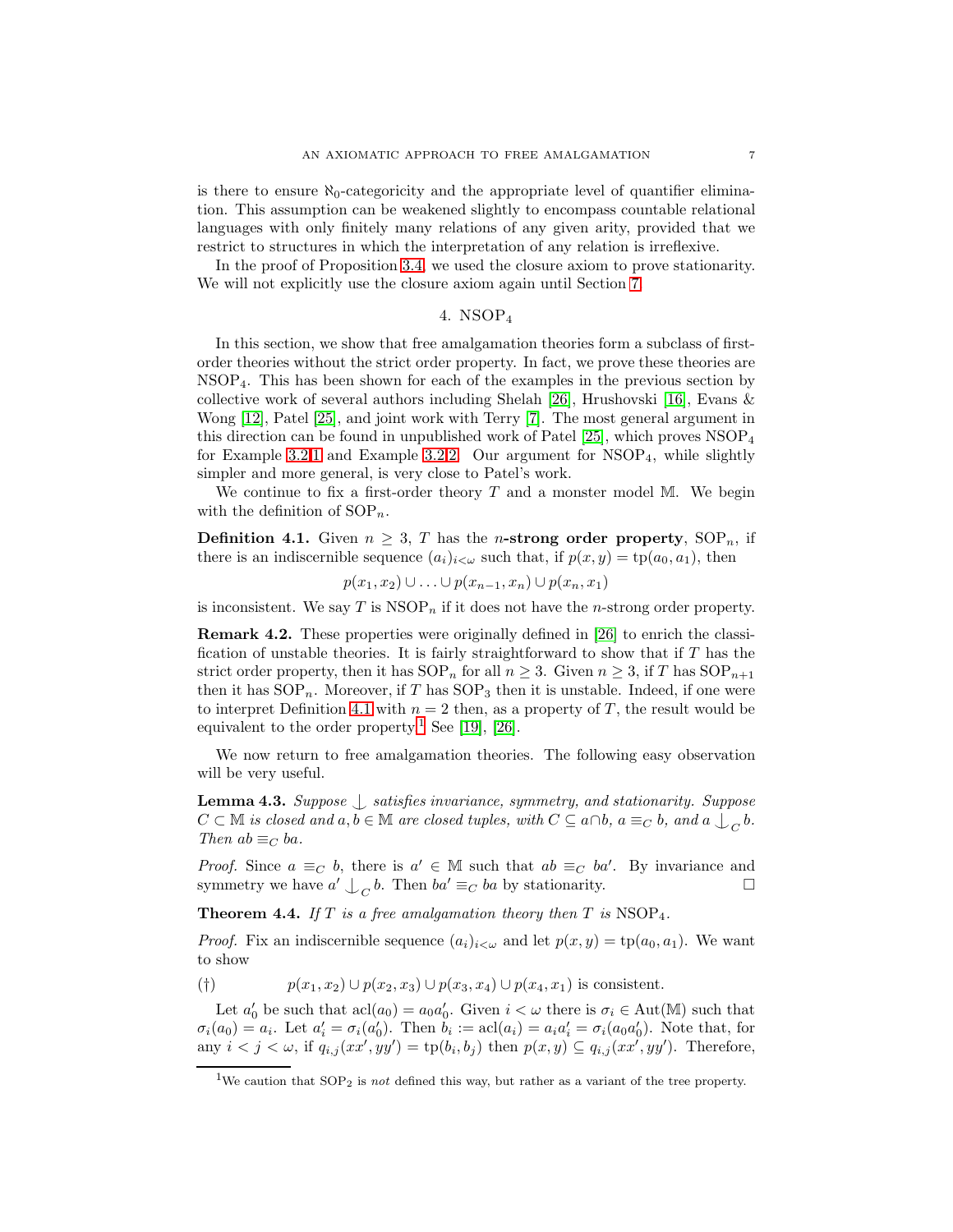we may replace  $(b_i)_{i\leq \omega}$  by an indiscernible realization of its EM-type and maintain this feature (see, e.g.,  $[28, \text{Lemma } 7.1.1]^2$  $[28, \text{Lemma } 7.1.1]^2$  $[28, \text{Lemma } 7.1.1]^2$ ).

Set 
$$
q(xx', yy') = q_{0,1}(xx', yy')
$$
. To show (†), we set  $z_i = x_i x'_i$  and show († $|y|$ )  $q(z_1, z_2) \cup q(z_2, z_3) \cup q(z_3, z_4) \cup q(z_4, z_1)$  is consistent.

Let  $c \sqsubset b_0$  be the common intersection of  $(b_i)_{i < \omega}$ , which is closed. Let  $\bigcup$  be a free amalgamation relation for T. By full existence there is  $b_0^* \equiv_{b_1} b_0$  such that  $b_0^* \bigcup_{b_1} b_2$ . Then  $b_0^* \cap b_1 = c = b_1 \cap b_2$ , and so  $b_0^* \cup_c b_2$  by freedom. Moreover,  $b_0^* \equiv_c b_0 \equiv_c b_2$ , and so  $b_0^*b_2 \equiv_c b_2b_0^*$  by Lemma [4.3.](#page-6-3) Let  $\check{b}_1^*$  be such that  $b_0^*b_2b_1 \equiv_c b_2b_0^*b_1^*$ . We have:

- (*i*)  $b_0^*b_1 \equiv b_0b_1$ , and so  $q(b_0^*, b_1)$ ,
- $(ii)$   $q(b_1, b_2),$
- (*iii*)  $b_2b_1^* \equiv b_0^*b_1$ , and so  $q(b_2, b_1^*)$ ,
- (*iv*)  $b_1^* b_0^* \equiv b_1 b_2$ , and so  $q(b_1^*, b_0^*)$ .

This proves  $(\dagger\dagger)$ , as desired.

Note that  $NSOP_4$  is optimal, as many examples in Section [3](#page-4-3) have  $SOP_3$  (e.g. the generic  $K_n$ -free graph). Moreover, the freedom axiom is necessary to conclude NSOP4. For example, the theory of the rational Urysohn space has a stationary independence relation satisfying closure (see [\[29\]](#page-22-8)), but is  $SOP_n$  for all  $n \geq 3$  (see  $[6]$ ,  $[7]$ . We also observe that, in the proof of NSOP<sub>4</sub>, algebraic closure could be replaced by any invariant closure operator.

Example 4.5. In [\[27\]](#page-22-3), Shelah and Usvyatsov consider groups as a universal class. Using amalgamated free products, they prove that if  $\mathbb G$  is a sufficiently large universal group, then  $\mathbb G$  is  $NSOP_4$  with respect to quantifier-free types. In particular, given  $A, B, C \subset \mathbb{G}$ , set  $A \perp_{C} B$  if  $\langle ABC \rangle$  is isomorphic to  $\langle AC \rangle *_{\langle C \rangle} \langle BC \rangle$  via the natural map. Then  $\perp$  satisfies all axioms of a free amalgamation relation except closure (where "closed" sets are subgroups and, in the stationarity and full existence axioms, elementary equivalence is replaced by group isomorphism). Altogether, the proof of Theorem [4.4](#page-6-0) recovers this result in [\[27\]](#page-22-3).

## 5. Imaginaries and Hyperimaginaries

<span id="page-7-1"></span>The main result of this section is that any free amalgamation theory has elimination of hyperimaginaries and weak elimination of imaginaries. We first recall basic notation and definitions (see also [\[3\]](#page-21-5), [\[18\]](#page-22-16)). Given a 0-type-definable equivalence relation  $E(x, y)$  and a tuple  $a \in \mathbb{M}$ , with  $\ell(a) = \ell(x)$ ,  $a_E$  denotes the *hyperimaginary* determined by  $[a]_E$  (the equivalence class of a modulo E). If  $E(x, y)$  is 0-definable and  $\ell(x)$  is finite, then  $a_E$  is an *imaginary*. Given  $A \subseteq \mathbb{M}^{\text{heq}}$  and  $e \in \mathbb{M}^{\text{heq}}$ , we let  $\mathcal{O}(e/A)$  denote the orbit of e under Aut(M/A). Then dcl<sup>heq</sup>(A) = {e ∈  $\mathbb{M}^{\text{heq}} : \mathcal{O}(e/A) = \{e\}$  and  $\text{bdd}(A) = \{e \in \mathbb{M}^{\text{heq}} : |\mathcal{O}(e/A)| < \kappa\}$  (where  $\kappa$  is the saturation cardinal of M). For  $A \subset M^{eq}$ , let  $dcl^{eq}(A) = dcl^{heq}(A) \cap M^{eq}$  and  $\mathrm{acl}^{\mathrm{eq}}(A) = \mathrm{bdd}(A) \cap \mathbb{M}^{\mathrm{eq}}.$ 

A theory T has *elimination of hyperimaginaries* if every  $e \in \mathbb{M}^{heq}$  is interdefinable with a sequence in M<sup>eq</sup>. Given  $e \in M^{eq}$ , a *geometric canonical parameter* for e is a finite tuple  $c \in \mathbb{M}$  such that  $c \in \operatorname{acl}^{eq}(e)$  and  $e \in \operatorname{acl}^{eq}(c)$ . If  $c \in \operatorname{acl}^{eq}(e)$ and  $e \in \text{dcl}^{\text{eq}}(c)$  then c is a weak canonical parameter for e. If  $c \in \text{dcl}^{\text{eq}}(e)$  and

<span id="page-7-0"></span><sup>&</sup>lt;sup>2</sup>Recall that the EM-type of a sequence  $(b_i)_{i<\omega}$ , over parameters A, is the collection of formulas  $\varphi(x_1,\ldots,x_n)$  over A, for any  $n<\omega$ , such that  $\varphi(b_{i_1},\ldots,b_{i_n})$  holds for all  $i_1<\ldots.$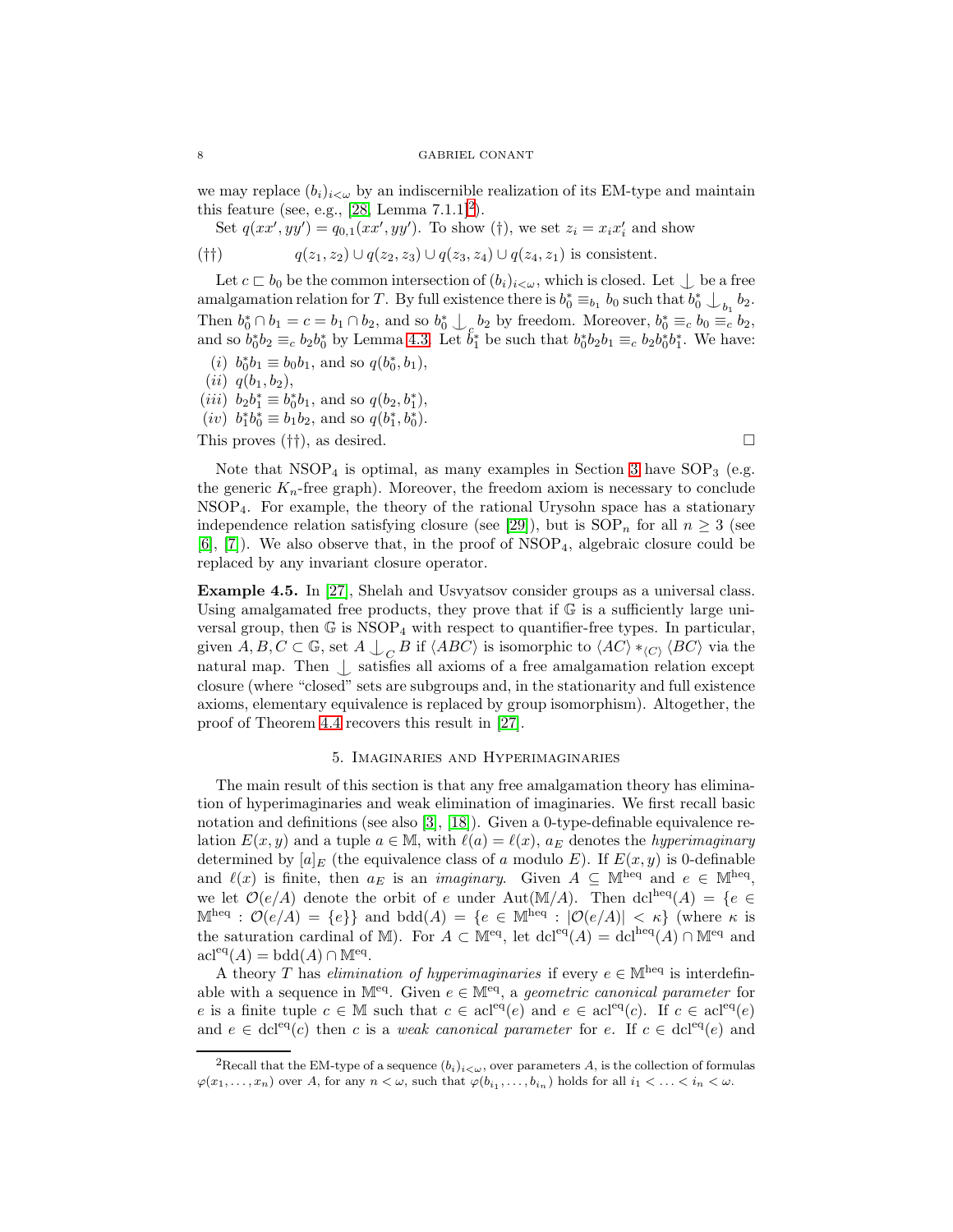$e \in \text{dcl}^{\text{eq}}(c)$  then c is a canonical parameter for e. T has (geometric, weak) elimination of imaginaries if every imaginary has a (geometric, weak) canonical parameter.

**Definition 5.1.** Suppose  $E(x, y)$  is a 0-type-definable equivalence relation on  $\mathbb{M}^I$ .

- (1) A sequence  $(a_i)_{i<\omega}$  in  $\mathbb{M}^I$  is E-related if  $E(a_i, a_j)$  holds for all  $i, j < \omega$ .
- (2) Given  $a \in \mathbb{M}^I$ , define  $\Sigma(a, E)$  to be the set of subtuples  $c \sqsubset a$  such that there is an E-related indiscernible sequence  $(a_i)_{i\leq \omega}$  in  $\mathbb{M}^I$ , with common intersection c and  $a_0 = a$ .

**Lemma 5.2.** Suppose  $E(x, y)$  is a 0-type-definable equivalence relation on  $\mathbb{M}^I$  and  $a \in \mathbb{M}^I$ . Then  $\Sigma(a, E)$  contains a minimal element under inclusion of tuples.

*Proof.* We use Zorn's Lemma. Note that  $a \in \Sigma(a, E)$  (witnessed by the constant sequence  $a_i = a$  for all  $i < \omega$ ), and so  $\Sigma(a, E)$  is nonempty. Suppose  $\lambda$  is an ordinal and  $(c^i)_{i < \lambda}$  is a sequence of elements of  $\Sigma(a, E)$  such that  $i < j$  implies  $c^j \subset c^i$ . Let  $K_i \subseteq I$  be the domain of  $c^j$ , and note that  $i < j$  implies  $K_j \subseteq K_i$ . Set  $K = \bigcap_{i < \lambda} K_i$ and  $c = a_K$ . Then  $c \subset c^i$  for all  $i < \lambda$ , and we show  $c \in \Sigma(a, E)$ . Consider variables  $(x^{i})_{i\leq\omega}$ , where  $\ell(x^{i})=I$ , and define the type

$$
\Delta = P \cup \{x_K^i = c : i < \omega\} \cup \{x_k^i \neq x_k^j : i < j < \omega, \ k \in I \setminus K\},\
$$

where P expresses that  $(x^{i})_{i\leq \omega}$  is an indiscernible E-related sequence with  $x^{0} = a$ . A finite subset of  $\Delta$  is contained in a type of the form

$$
\Delta_0 = P \cup \{ x_K^i = c : i < \omega \} \cup \{ x_k^i \neq x_k^j : i < j < \omega, \ k \in I_0 \},\
$$

where  $I_0$  is a finite subset of  $I\backslash K$ . Given  $\Delta_0$ , fix  $t < \lambda$  such that  $I_0 \subseteq I \backslash \bigcap_{i \leq t} K_i$ . By assumption, there is an E-related indiscernible sequence  $(a^i)_{i \lt \omega}$ , with common intersection  $c^t$  and  $a^0 = a$ . This sequence realizes  $\Delta_0$ . By compactness,  $\Delta$  is consistent, and so  $c \in \Sigma(a, E)$ .

**Definition 5.3.** Suppose  $E(x, y)$  is a 0-type-definable equivalence relation on  $\mathbb{M}^I$ , and  $a \in M<sup>I</sup>$ . An **indiscernible parameter for**  $a<sub>E</sub>$  is a minimal element (under  $\Box$  of  $\Sigma(a, E)$ .

<span id="page-8-0"></span>**Lemma 5.4.** Suppose  $E(x, y)$  is a 0-type-definable equivalence relation on  $\mathbb{M}^I$ . Fix  $a \in \mathbb{M}^I$  and let  $c \sqsubset a$  be an indiscernible parameter for  $a_E$ . Then  $c \in \text{bdd}(a_E)$ .

*Proof.* We may clearly assume c is nonempty. Let  $I_0 \subseteq I$  be the domain of c. Let  $(a^{l})_{l\leq\omega}$  be an E-related indiscernible sequence, with common intersection c, such that  $a^0 = a$ .

Suppose, toward a contradiction, that  $c \notin \text{bdd}(a_E)$ , and so we may find  $(c^l)_{l \leq \lambda}$ in  $\mathcal{O}(c/a_E)$ , with  $c^0 = c$  and  $\lambda$  arbitrarily large. Choosing  $\lambda$  large enough, we may assume  $(c^{l})_{l<\lambda}$  is indiscernible. For later purposes, we also want  $\lambda \geq (2^{|I|+ \aleph_0})^+$ . By compactness, we may stretch  $(a^l)_{l \leq \omega}$  so that it is indexed  $(a^l)_{l \leq \lambda}$  (and still indiscernible,  $E$ -related, with common intersection  $c$ ).

Let  $I_1 \subseteq I_0$  be the domain of the common intersection d of  $(c^l)_{l \leq \lambda}$ . Since  $(c^l)_{l \leq \lambda}$ is not a constant sequence, we must have  $I_1 \neq I_0$ , and so d is a proper subtuple of c. We will build an indiscernible E-related sequence  $(b^m)_{m < \omega}$ , with  $b^0 = a$ , such that the common intersection of  $(b^m)_{m<\omega}$  is a subtuple of d. This will contradict the minimality of c.

Given  $J \subseteq I$ , define a binary relation  $D_J$  on  $\mathbb{M}^I$  such that  $D_J(b, b')$  holds if and only if, for all  $s, t \in I$ , if  $b_s = b'_t$  then  $s, t \in J$ . Given  $l < \kappa$ , fix  $\sigma_l \in \text{Aut}(\mathbb{M}/a_E)$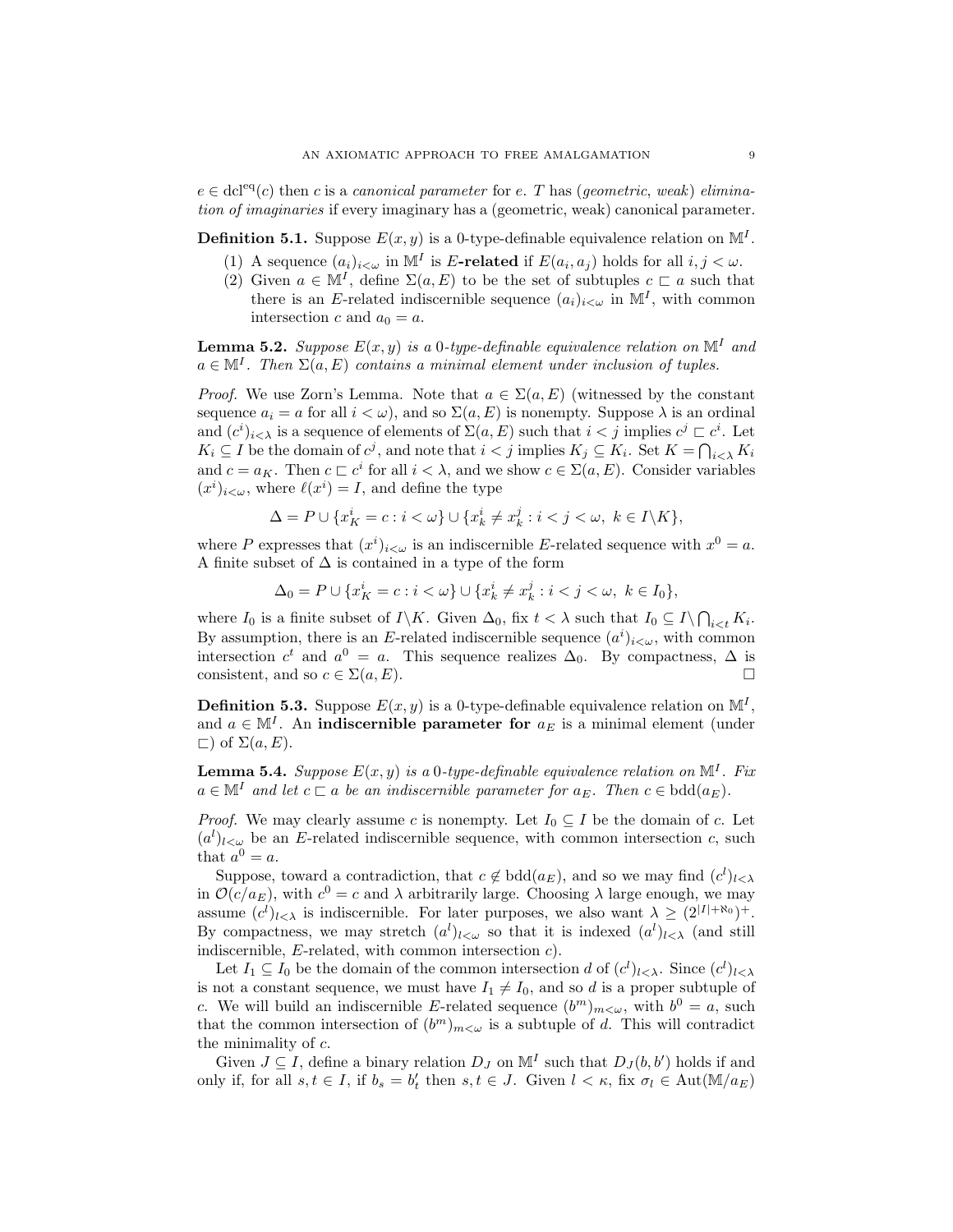such that  $\sigma_l(c) = c^l$  (we assume  $\sigma_0$  is the identity). We inductively construct a sequence  $(b^m)_{m \lt \omega}$  and an injective function  $f : \omega \longrightarrow \lambda$  such that

(*i*)  $b^0 = a;$ 

(*ii*) for all  $m < \omega$  there is  $r < \lambda$  such that  $b^i = \sigma_{f(m)}(a^r);$ 

(*iii*)  $D_{I_0}(b^l, b^m)$  holds for all  $l < m < \omega$ .

We first argue why this construction finishes the proof. Suppose we have  $(b^m)_{m < \omega}$ as described. To show  $(b^m)_{m < \omega}$  is E-related, we fix  $m < \omega$  and show  $E(b^m, a)$  holds. By (*ii*), we have some  $r < \lambda$  such that  $b^m = \sigma_{f(m)}(a^r)$ . Note that  $E(a^r, a)$  holds since  $(a^l)_{l\leq\omega}$  is E-related. Since  $\sigma_{f(m)} \in \text{Aut}(\mathbb{M}/a_E)$ , we then have  $E(\sigma_{f(m)}(a^r), a)$ . Next, we fix  $l < m < \omega$  and show that  $D_{I_1}(b^l, b^m)$  holds. Indeed, if  $s, t \in I$  and  $b_s^l = b_t^m$ , then we have  $s, t \in I_0$  by (iii). It follows from (ii) that  $b_s^l = c_s^{f(l)}$  and  $b_t^m = c_t^{f(m)}$  (recall  $c = a_{I_0}^r$  for all  $r < \lambda$ ). Then  $f(l) \neq f(m)$  implies  $s, t \in I_1$ . Finally, if we replace  $(b^m)_{m<\omega}$  by an indiscernible realization of its EM-type, and conjugate to maintain  $b^0 = a$ , then  $(b^m)_{m < \omega}$  is the desired E-related indiscernible sequence, whose common intersection is a subtuple of d.

We now proceed with the construction of  $(b^m)_{m < \omega}$ . Let  $b^0 = a$  and  $f(0) = 0$ . For the induction hypothesis, fix  $n > 0$ , and suppose we have constructed  $(b^m)_{m \le n}$ and  $f: n \longrightarrow \lambda$  satisfying properties  $(i)$ ,  $(ii)$ , and  $(iii)$  above (relativized to n). *Claim:* There are  $\mu, r < \lambda$  such that, for all  $m < n$ ,  $\mu \neq f(m)$  and  $D_{I_0}(b^m, \sigma_{\mu}(a^r))$ .

Note that, given the claim, if we set  $f(n) = \mu$  and  $b^n = \sigma_\mu(a^r)$ , then  $b^n$  and  $f: n+1 \longrightarrow \lambda$  are as desired. Therefore the claim finishes the inductive step in the construction of  $(b^m)_{m < \omega}$ .

*Proof of the claim:* Suppose the claim fails. Then, for all  $\mu \in \lambda \setminus \text{Im}(f)$  and  $r < \lambda$ , there are  $m < n$  and  $s, t \in I$  such that  $\{s, t\} \nsubseteq I_0$  and  $b_s^m = \sigma_\mu(a_t^r)$ . We first find an integer  $m < n$ , indices  $s, t \in I$  with  $\{s, t\} \nsubseteq I_0$ , and 2-element sets  $\Delta_1, \Delta_2 \subseteq$  $\lambda \setminus \text{Im}(f)$  such that  $b_s^m = \sigma_\mu(a_t^r)$  for all  $(\mu, r) \in \Delta_1 \times \Delta_2$ . To do this, set

 $X = \{(\mu, r) \in (\lambda \setminus \text{Im}(f))^2 : r < \mu \}$  and  $Y = \{(m, s, t) : m < n, s, t \in I\},\$ 

and consider the map  $\tau : X \longrightarrow Y$  obtained above from the assumption that the claim fails. Let  $\theta = |I| + \aleph_0$ . We have  $\lambda \geq (2^{\theta})^+$  by assumption, and so  $\lambda \to (\theta^+)_\theta^2$ by the Erdős-Rado Theorem (see, e.g., [\[28,](#page-22-15) Theorem C.3.2]). Applied to the map  $\tau$ , we obtain an infinite<sup>[3](#page-9-0)</sup> set  $\Delta \subseteq \lambda \setminus \text{Im}(f)$ , an integer  $m \lt n$ , and  $s, t \in I$  such that  $\{s, t\} \nsubseteq I_0$  and  $b_s^m = \sigma_\mu(a_t^r)$  for all  $(\mu, r) \in X \cap \Delta^2$ . Now let  $\Delta_1, \Delta_2 \subseteq \Delta$  be disjoint 2-element sets with  $\max \Delta_2 < \min \Delta_1$ .

Now fix some  $\mu \in \Delta_1$  and distinct  $r, r' \in \Delta_2$ . Then  $\sigma_{\mu}(a_t^r) = b_s^m = \sigma_{\mu}(a_t^{r'})$  $t^r$ , and so  $a_t^r = a_t^{r'}$ <sup>r</sup>. In particular, we must have  $t \in I_0$ , and so  $s \notin I_0$ . Moreover, for any  $r < \lambda$ , we have  $a_t^r = a_t$ . Therefore, given  $\mu \in \Delta_1$ , we have  $b_s^m = \sigma_\mu(a_t)$ .

Fix distinct  $\mu, \mu' \in \Delta_1$ . Since  $t \in I_0$ , we altogether have  $c_t^{\mu} = \sigma_{\mu}(a_t) = b_s^m$  $\sigma_{\mu'}(a_t) = c_t^{\mu'}$  $t_t^{\mu}$ , and so  $t \in I_1$ . Therefore  $a_t = c_t \in d$  and so  $\sigma_{\mu}(a_t) = a_t$  for all  $\mu \in \Delta_1$ . In particular, we have  $b_s^m = a_t = b_t^0$ , and so  $D_{I_0}(b^0, b^m)$  fails. If  $m > 0$  then we obtain a contradiction to property *(iii)* in the induction hypothesis. Therefore  $m = 0$ , and so  $a_s = b_s^0 = a_t$ . By indiscernibility of  $(a^l)_{l \leq \lambda}$ , and since  $t \in I_0$ , we have  $a_s^1 = a_t^1 = a_t = a_s$ , which contradicts  $s \notin I_0$ .

<span id="page-9-1"></span>**Lemma 5.5.** Suppose  $\bigcup$  is a ternary relation on M satisfying invariance, monotonicity, full existence, stationarity, and freedom. Let  $E(x, y)$  be a 0-type-definable

<span id="page-9-0"></span><sup>&</sup>lt;sup>3</sup>Erdős-Rado ensures  $|\Delta| \geq \theta^+$ ; however we only need  $|\Delta| \geq 4$  for the proof.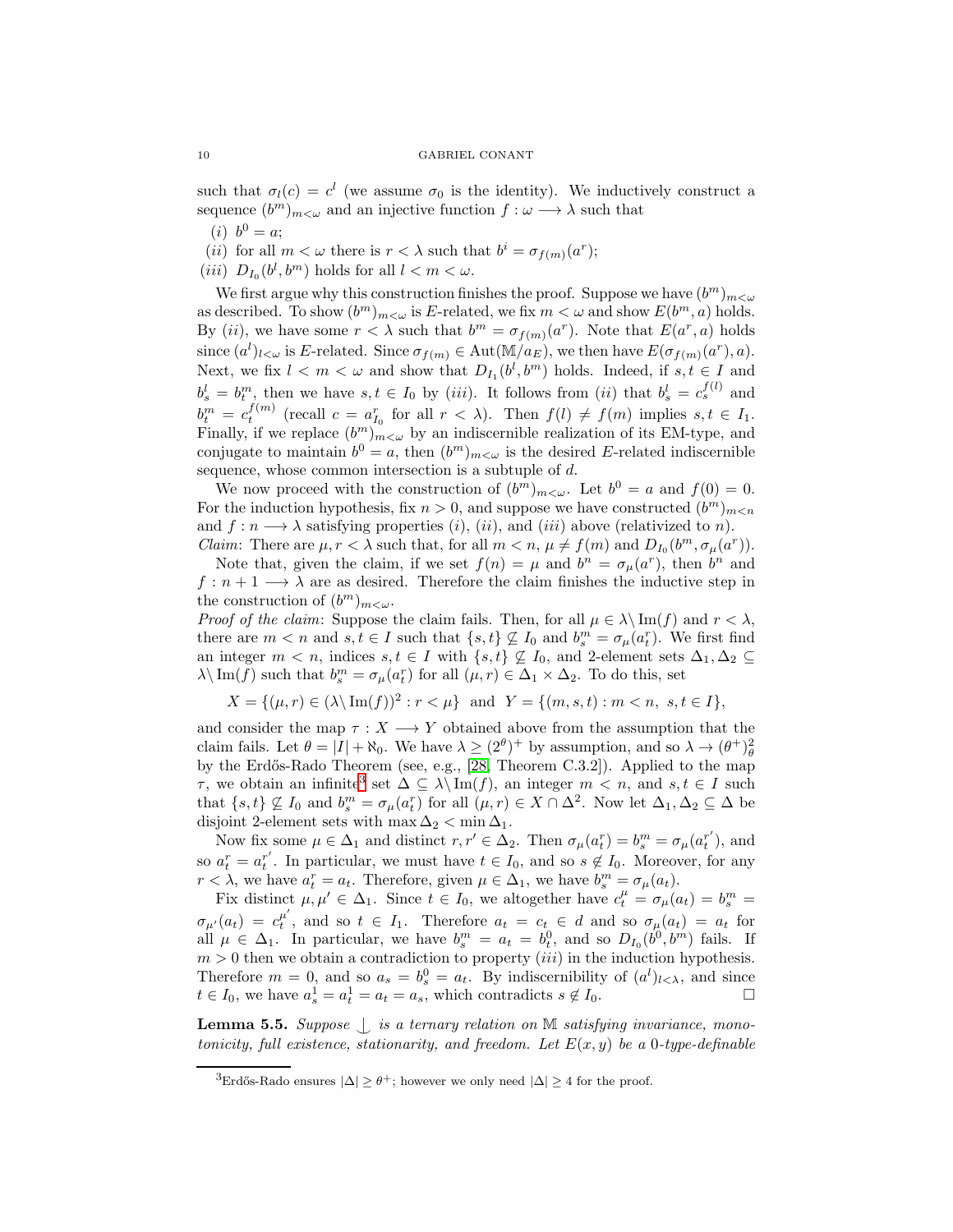equivalence relation on  $\mathbb{M}^I$ , and suppose  $a \in \mathbb{M}^I$  is closed. Then  $a_E \in \text{dcl}^{\text{heq}}(c)$  for any  $c \in \Sigma(a, E)$ .

*Proof.* Fix  $c \in \Sigma(a, E)$ , and let  $(a_i)_{i < \omega}$  be an E-related indiscernible sequence, with common intersection c, such that  $a_0 = a$ . Note that  $(a_i)_{i < \omega}$  is c-indiscernible and c is closed. To show  $a_E \in \text{dcl}^{\text{heq}}(c)$ , we fix  $\sigma \in \text{Aut}(\mathbb{M}/c)$  and show  $E(a, \sigma(a))$ .

By full existence, there is  $b \equiv_{a_1} a$  such that  $b \bigcup_{a_1} a_2$ . Then  $ba_1 \equiv_c aa_1$ , and so  $b \cap a_1 = c = a_1 \cap a_2$ . Therefore  $b \bigcup_{c} a_2$  by freedom. Note also that, since  $E(a, a_1)$ holds, we have  $E(b, a_1)$ , and so, combined with  $E(a_1, a_2)$ , we obtain  $E(b, a_2)$ .

By full existence, there is  $b_* \equiv_c a$  such that  $b_* \perp_c a\sigma(a)$ . Since  $a \equiv_c a_2$ , we may fix  $b_1$  such that  $b_*a \equiv_c b_1a_2$ . Then  $b_1 \equiv_c b_* \equiv_c a \equiv_c b$  and, by monotonicity and invariance,  $b_1 \bigcup_c a_2$ . Therefore, by stationarity,  $ba_2 \equiv_c b_1 a_2 \equiv_c b_* a$ . In particular, we have  $E(b_*, a)$ .

Similarly, since  $\sigma(a) \equiv_c a \equiv_c a_2$ , we may fix  $b_2$  such that  $b_*\sigma(a) \equiv_c b_2a_2$ . Then  $b_2 \equiv_c b_* \equiv_c b$  and, by monotonicity and invariance,  $b_2 \bigcup_c a_2$ . Therefore, by stationarity,  $ba_2 \equiv_c b_2 a_2 \equiv_c b_* \sigma(a)$ . In particular, we have  $E(b_*, \sigma(a))$ . Altogether, we have  $E(b_*, a)$  and  $E(b_*, \sigma(a))$ , and so  $E(a, \sigma(a))$  holds, as desired.

<span id="page-10-0"></span>**Theorem 5.6.** If T is a free amalgamation theory then T has elimination of hyperimaginaries and weak elimination of imaginaries.

Proof. Both results rely on the following claim.

*Claim:* Suppose  $E(x, y)$  is a 0-type-definable equivalence relation on  $\mathbb{M}^I$ , and  $a \in$  $\mathbb{M}^I$ . Then there is a real tuple  $c \in \mathbb{M}$  such that  $c \in \text{bdd}(a_E)$  and  $a_E \in \text{dcl}^{\text{heq}}(c)$ .

*Proof*: Let  $a_*$  be a tuple, with domain  $I_*,$  such that  $I \cap I_* = \emptyset$  and  $aa_* = \operatorname{acl}(a)$ . Consider the equivalence relation  $E_*$  on  $\mathbb{M}^{I+I^*}$  given by  $E_*(x_I x_{I_*}, y_I y_{I_*})$  if and only if  $E(x_I, y_I)$ . Then  $E_*$  is 0-type-definable, and so, if c is an indiscernible parameter for  $e := (aa_*)_{E_*}$ , then  $c \in \text{bdd}(e)$  and  $e \in \text{dcl}^{\text{heq}}(c)$  by Lemmas [5.4](#page-8-0) and [5.5.](#page-9-1)

Note that  $Aut(M/a_E) = Aut(M/e)$ , and so  $\mathcal{O}(c/a_E) = \mathcal{O}(c/e)$ , which is bounded by assumption. Therefore  $c \in \text{bdd}(a_E)$ . Moreover, if  $\sigma \in \text{Aut}(\mathbb{M}/c)$  then  $\sigma(e) = e$ , which means  $E_*(aa_*, \sigma(aa_*))$  holds, and so  $E(a, \sigma(a))$  holds by definition. Therefore  $\sigma(a_E) = a_E$ , and so  $a_E \in \text{dcl}^{\text{heq}}(c)$ .

By the claim, and [\[3,](#page-21-5) Lemma 18.6], we immediately obtain elimination of hyperimaginaries. For weak elimination of imaginaries, fix a 0-definable equivalence relation on  $\mathbb{M}^n$ , and  $a \in \mathbb{M}^n$ . Let  $c \in \mathbb{M}$  be as in the claim. Then  $a_E \in \text{dcl}^{\text{eq}}(c)$ (with c considered as a small subset of M). Let  $c_0$  be a finite subtuple of c such that  $a_E \in \text{dcl}^{\text{eq}}(c_0)$ . Then  $c \in \text{bdd}(a_E)$  implies  $c_0 \in \text{bdd}(a_E) \cap \mathbb{M} \subseteq \text{acl}^{\text{eq}}(a_E)$ , and so  $c_0$  is a weak canonical parameter for  $a_E$ .

Note that, in the proof of the claim, we replaced a with  $\operatorname{acl}(a)$  only so that we could apply Lemma [5.5.](#page-9-1) In these steps, algebraic closure could be substituted by some other invariant closure operator.

We also remark that Theorem [5.6](#page-10-0) cannot be strengthened to full elimination of imaginaries. Indeed, one often has that finite imaginaries in theories of homogeneous structures, in symmetric relational languages, do not have canonical parameters. For example, this is the case for the random graph, generic  $K_n$ -free graph, and even just the infinite set. It is also worth observing that the freedom axiom is necessary in Theorem [5.6.](#page-10-0) For example, any generic theory of infinitely refining equivalence relations fails weak elimination of imaginaries, but does have a stationary independence relation satisfying closure, namely, nonforking independence.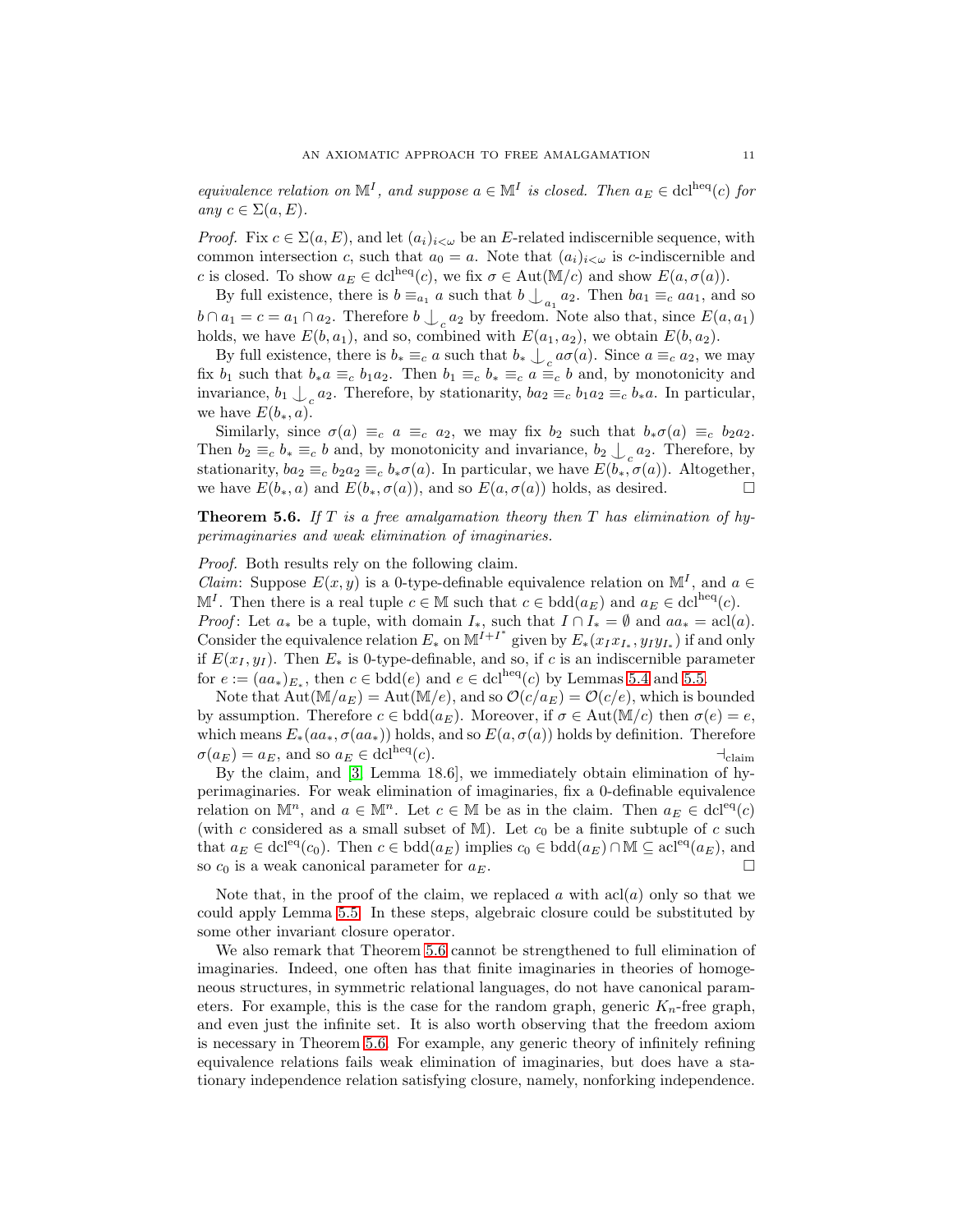Moreover, the theory of the rational Urysohn space does not eliminate hyperimaginaries (see [\[4\]](#page-21-2), [\[6\]](#page-21-4)) but, as previously remarked, has a stationary independence relation satisfying closure.

# 6. Thorn-Forking and Rosiness

In this section, we use weak elimination of imaginaries to establish rosiness for many of the examples in Section [3.](#page-4-3) This subject has been previously investigated in some cases. In particular, rosiness for the random graph and generic  $K_n^r$ -free hypergraphs (for  $r > 2$ ) follows from the fact that these theories are simple. Other examples are known to be rosy due to previous proofs of weak elimination of imaginaries. In particular, weak elimination of imaginaries is shown for  $\mathcal{U}_3$  by Casanovas and Wagner [\[4\]](#page-21-2), and for the Hrushovski generics  $\mathcal{M}_f$  by Wong [\[30\]](#page-22-17).

On the other hand, rosiness for the general class of Fraïssé limits in Example [3.2](#page-4-0)[.1,](#page-4-1) does not appear in previous literature. This includes even the specific case of the generic  $K_n$ -free graphs. Rosiness for the generic  $(K_n + K_3)$ -free graphs of Example [3.2](#page-4-0)[.2](#page-4-2) is also a new result.

We first state the definition of thorn-forking, which follows [\[2\]](#page-21-1).

**Definition 6.1.** Suppose T is a complete theory and M is a monster model of T.

- (1) A ternary relation  $\bigcup$  satisfies **local character** if, for all  $A \subset M$ , there is a cardinal  $\kappa(A)$  such that, for all  $B \subset M$ , there is  $C \subseteq B$  such that  $|C| < \kappa(A)$  and  $A \bigcup_C B$ .
- (2) Define algebraic independence  $\int^a$ :

 $A\bigcup_{\mathcal{C}}^a$  $_{C}^{a}B \Leftrightarrow \text{acl}(AC) \cap \text{acl}(BC) = \text{acl}(C).$ 

(3) Define M-independence  $\bigcup^M$  by "forcing base monotonicity" on  $\bigcup^a$ :

 $A \downarrow_C^M$  $\begin{array}{ccc} M & B & \Leftrightarrow & A \downarrow^a_L \end{array}$  $_D^a B$  for all  $C \subseteq D \subseteq \operatorname{acl}(BC)$ .

(4) Define **thorn independence**  $\perp^{\mathbf{b}}$  by "forcing extension" on  $\perp^M$ :

 $A\downarrow_c^{\underline{\mathfrak{b}}}$  $\bigcup_{C}^{b} B \Rightarrow$  for all  $\hat{B} \supseteq B$  there is  $A' \equiv_{BC} A$  such that  $A' \cup_{C}^{M} A$  $\frac{M}{C} \hat{B}.$ 

T is rosy (resp. real rosy) if  $\perp^{\mathfrak{b}}$  satisfies local character in M<sup>eq</sup> (resp. in M).

Thorn-forking was developed in order to define the weakest ternary relation satisfying enough basic axioms to be considered a reasonable notion of independence. In many ways, rosy theories are to thorn-forking as simple theories are to forking. However, the region of rosy theories properly extends the simple theories (e.g. o-minimal theories are rosy). See [\[9\]](#page-21-6), [\[23\]](#page-22-4) for further details.

Since rosiness is defined as a property of  $T<sup>eq</sup>$ , an understanding of imaginaries greatly simplifies the work required to determine if a theory is rosy. In particular, if  $T$  has weak elimination of imaginaries, then it suffices to check that  $T$  is real rosy. This fact is shown explicitly in [\[8\]](#page-21-7), implicitly in [\[9\]](#page-21-6), and is also an informative exercise in forking calculus.

<span id="page-11-0"></span>Fact 6.2. Any real rosy theory, with weak elimination of imaginaries, is rosy.

# Corollary 6.3. Any real rosy free amalgamation theory is rosy.

In checking real rosiness for our specific examples, the following facts from [\[2\]](#page-21-1) will be useful. Recall that a ternary relation  $\bigcup$  satisfies base monotonicity if, for all  $A, B, C, D \subset \mathbb{M}$ , with  $D \subseteq C \subseteq B$ , if  $A \bigcup_{D} B$  then  $A \bigcup_{C} B$ .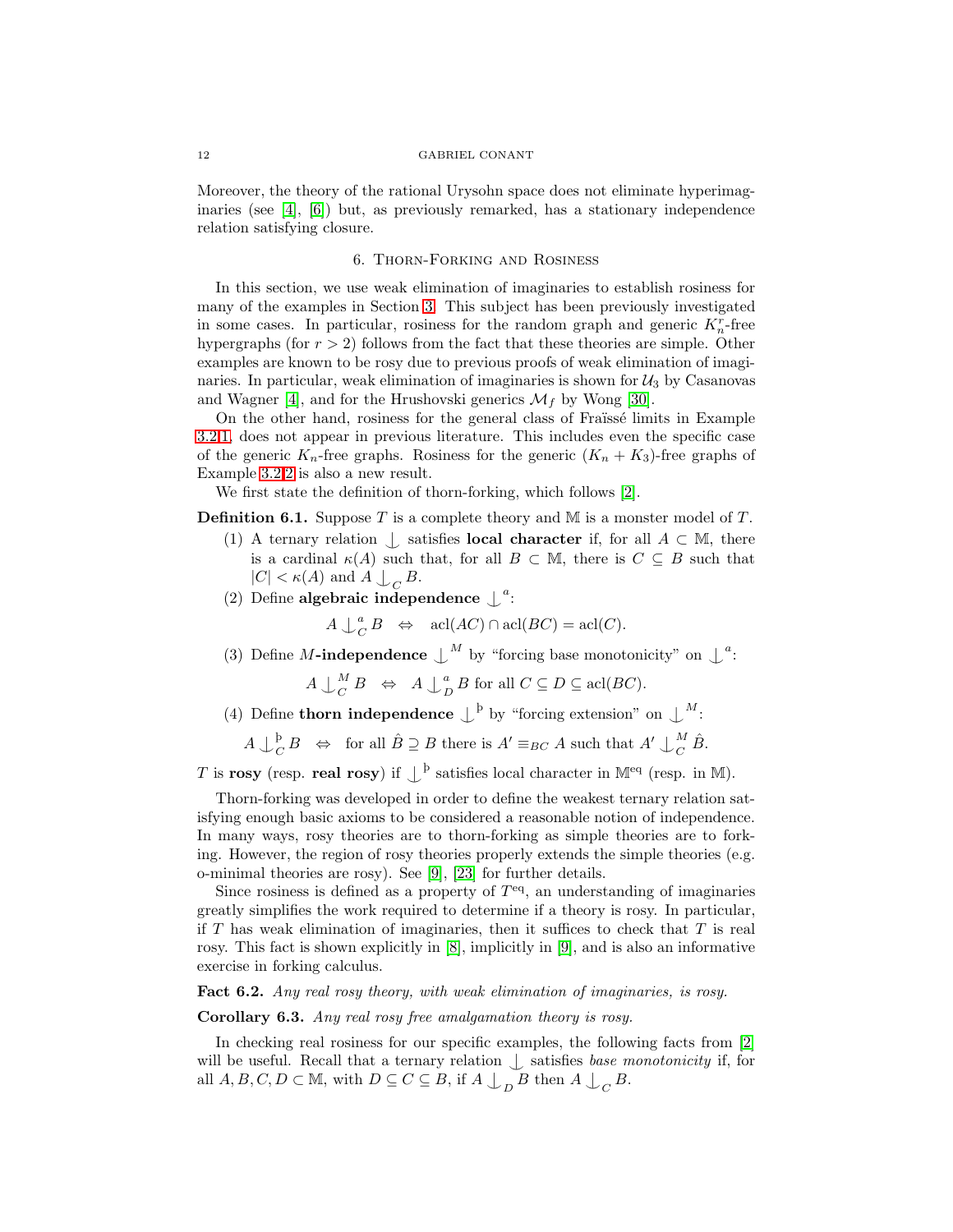**Definition 6.4.** A theory T is **modular** if  $\int_a^b$  satisfies base monotonicity in M.

Recall that if acl satisfies Steinitz exchange in  $T$ , then the resulting dimension function is used to define a notion of "modularity" for  $T$ . One may show that, in this case, the two notions are equivalent (see [\[1\]](#page-21-8), [\[2\]](#page-21-1) for details).

<span id="page-12-0"></span>**Proposition 6.5.** Suppose T is a complete theory and M is a monster model of T. (a) T is modular if and only if, for all algebraically closed sets  $A, B, C \subset \mathbb{M}$ , with  $C \subseteq B$ , we have acl $(AC) \cap B = \text{acl}((A \cap B)C)$ .

- (b) Suppose T is modular. Then, for any  $A, B \subset \mathbb{M}$ , there is  $C \subseteq B$ , with  $|C|$  $\max\{|\operatorname{acl}(A)|^+, \aleph_0\}$ , such that  $A \downarrow_c^a$  $\frac{a}{C}B.$
- (c) If T is modular then  $\mathcal{L}^a = \mathcal{L}^b$  in M; so  $\mathcal{L}^b$  satisfies local character in M.
- (d) If algebraic closure in  $T$  is disintegrated then  $T$  is modular.

*Proof.* Part  $(d)$  follows easily from part  $(a)$ . Parts  $(a)$  and  $(c)$  can be found in [\[2,](#page-21-1) Proposition 1.5, which, moreover, includes a general argument that  $\downarrow^a$  satisfies local character, even without the modularity assumption. However, our formulation of part (b) uses modularity to conclude a stronger bound on the cardinal  $\kappa(A)$  in the local character axiom, and so we detail the argument.

Part (b). Let  $D = \text{acl}(A) \cap \text{acl}(B)$ . For any singleton  $d \in D$ , we may fix a finite subset  $C_d \subseteq B$  such that  $d \in \text{acl}(C_d)$ . Let  $C = \bigcup_{d \in D} C_d \subseteq B$ . Then  $D \subseteq \text{acl}(C)$ and  $|C| < \max\{| \operatorname{acl}(A)|^+, \aleph_0\}$ . Let  $A' = \operatorname{acl}(A)$ ,  $B' = \operatorname{acl}(B)$  and  $C' = \operatorname{acl}(C)$ . Then  $C' \subseteq B'$  and so, using part  $(a)$ , we have

$$
acl(AC) \cap acl(BC) \subseteq acl(A'C') \cap B' = acl((A' \cap B')C') = acl(DC') = acl(C).
$$
  
Therefore  $A \perp_C^a B$ , as desired.

Altogether, if  $T$  is modular with weak elimination of imaginaries, then  $T$  is rosy and  $\bigcup_{a=1}^{\infty}$  in M (and also in M<sup>eq</sup>; see Lemma [7.11\)](#page-16-0). Therefore, we have following conclusion.

# <span id="page-12-1"></span>**Corollary 6.6.** If  $T$  is a modular free amalgamation theory then  $T$  is rosy.

Recall that acl is disintegrated in Examples [3.2.](#page-4-0)[1](#page-4-1) and [3.2.](#page-4-0)[2,](#page-4-2) and so these theories are modular by Proposition  $6.5(d)$ . Combined with the fact that acl is locally finite, we can use Proposition [6.5](#page-12-0) to conclude that the structures in these examples yield superrosy theories (i.e. in  $\mathbb{M}^{eq}$ ,  $\bigcup^{\mathfrak{b}}$  satisfies the strengthening of local character obtained by demanding  $\kappa(A) = \aleph_0$  for all finite A). Note that superrosiness is also a property of  $T<sup>eq</sup>$  and so, to justify the previous remark, one must verify that Fact [6.2](#page-11-0) still holds when "rosy" is replaced by "superrosy". We again leave this to the reader, and instead turn our attention to calculating the  $U^{\mathrm{b}}$ -rank of these examples.

**Definition 6.7.** Suppose T is a complete theory and M is a monster model of T. Given  $n < \omega$ ,  $U^{\mathrm{p}}(T) \ge n$  if there is a singleton  $a \in \mathbb{M}$  and subsets  $\emptyset = B_0 \subseteq B_1 \subseteq$  $\ldots \subseteq B_n \subset \mathbb{M}^{\text{eq}}$  such that  $a \nleq B_i B_{i+1}$  for all  $i < n$ .

Similar to before, if T has weak elimination of imaginaries, then the subsets  $B_i$ in the previous definition may be taken from M. We can now calculate the  $U^{\mathrm{b}}$ -rank of the structures in Examples [3.2](#page-4-0)[.1](#page-4-1) and [3.2.](#page-4-0)[2.](#page-4-2) For Example [3.2](#page-4-0)[.1,](#page-4-1) the following observation implies that the  $U^{\mathsf{b}}$ -rank is 1.

<span id="page-12-2"></span>**Proposition 6.8.** Suppose  $T$  is modular with weak elimination of imaginaries. Then  $U^{\rm b}(T) = 1$  if and only if algebraic closure in M satisfies Steinitz exchange.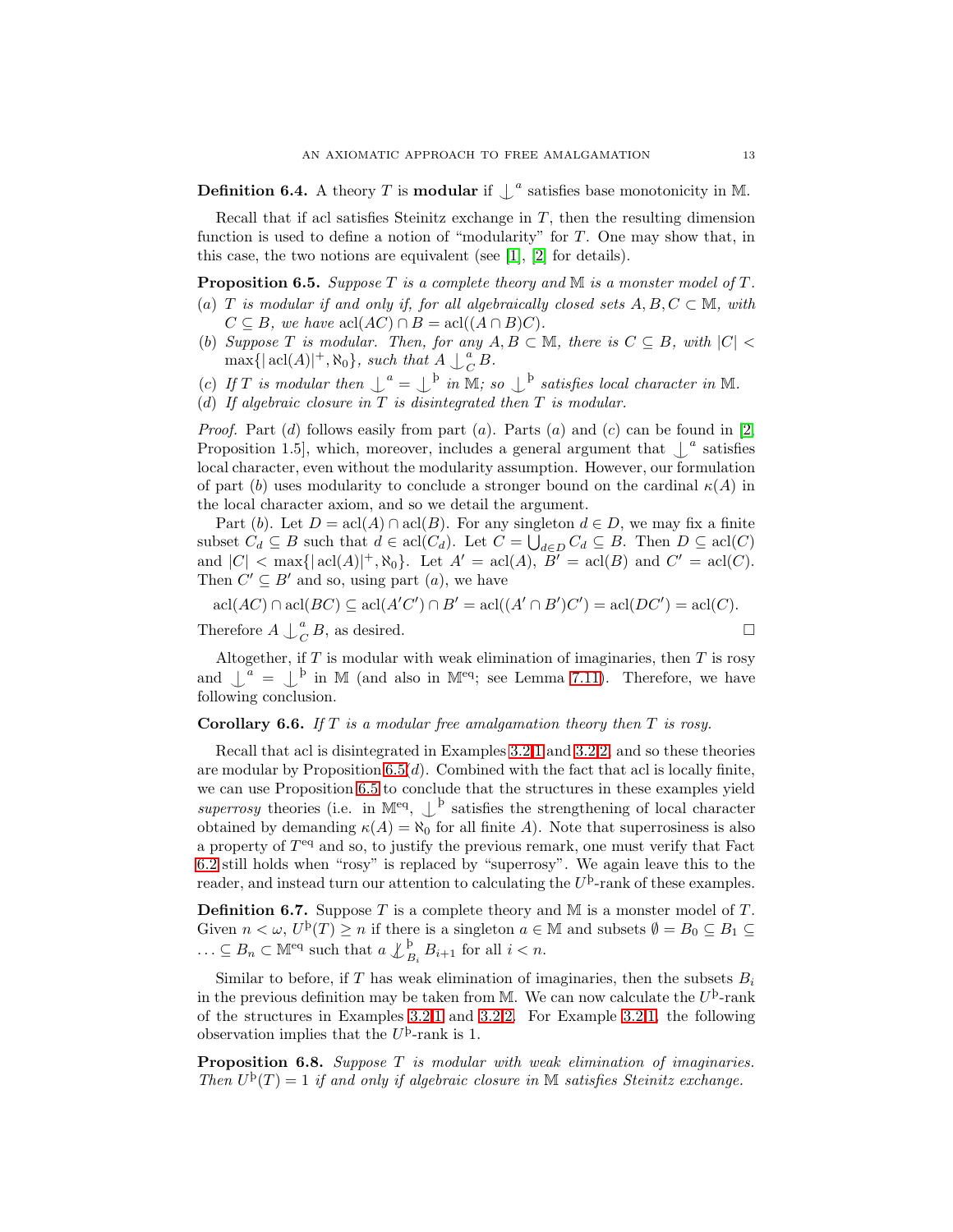Proof. The reverse direction is left to the reader, and in fact holds just under the assumption of geometric elimination of imaginaries (see [\[9,](#page-21-6) Theorem 4.12]). For the forward direction, if acl fails exchange then we may fix some  $a, b \in M$ , and  $C \subset \mathbb{M}$  such that  $b \in \text{acl}(aC) \setminus \text{acl}(C)$  and  $a \notin \text{acl}(bC)$ . In other words,  $a \not\perp_{C}^{a} b$ and  $a \nightharpoonup_{b}^a a$ . Since T is modular with weak elimination of imaginaries, this gives  $U^{\rm b}(a/C) \geq 2.$ 

For Example [3.2](#page-4-0)[.2,](#page-4-2) we first set some notation (taken from [\[25\]](#page-22-1)). Given  $n \geq 3$ , let  $T_n = \text{Th}(\mathcal{G}_n)$  denote the theory of the generic  $(K_n + K_3)$ -free graph. A singleton  $a \in \mathbb{M} \models T_n$  is type I if it lies on exactly one  $K_n$  in  $\mathbb{M}$ , and on no  $K_3$  other than those occurring as subgraphs of this  $K_n$ . It is easy to see that type I vertices exist in M. For example, consider the graph obtained by freely amalgamating two copies of  $K_n$  over  $K_{n-1}$ . This graph is  $(K_n + K_3)$ -free and so we may assume it is a subgraph of M. Moreover, the two vertices not on the common  $K_{n-1}$  are each type I. One may also show that if a is type I then  $\operatorname{acl}(a)$  is precisely the unique  $K_n$ on which a lies. The following technical observations follow from the analysis of algebraic closure found in [\[5\]](#page-21-0) or [\[25\]](#page-22-1).

<span id="page-13-1"></span>**Lemma 6.9.** Fix  $n \geq 3$  and let  $\mathbb{M} \models T_n$ . If  $a, b \in \mathbb{M}$  are singletons such that  $b \in \text{acl}(a)$  and  $a \notin \text{acl}(b)$ , then a is type I and  $\text{acl}(a) = \text{acl}(b) \cup \{a\}$ . Conversely, if a is type I then  $\text{acl}(a)\setminus\{a\}$  is nonempty and  $a \notin \text{acl}(b)$  for any  $b \in \text{acl}(a)\setminus\{a\}.$ 

<span id="page-13-0"></span>**Theorem 6.10.** For all  $n \geq 3$ ,  $U^{\mathrm{p}}(T_n) = 2$ .

*Proof.* We have  $U^{\mathrm{p}}(T_n) \geq 2$  by Proposition [6.8,](#page-12-2) Lemma [6.9,](#page-13-1) and the fact that  $\text{acl}(\emptyset) = \emptyset$ . For the other direction, recall that by weak elimination of imaginaries and modularity, we may work in M with  $\bigcup^{\mathfrak{b}} = \bigcup^{\mathfrak{a}}$ . Suppose, toward a contradiction, there is a singleton  $a \in \mathbb{M}$  and  $B_0 \subseteq \overline{B_1} \subseteq \overline{B_2} \subseteq B_3 \subset \mathbb{M}$  such that  $a \nleq_{B_i}^a B_{i+1}$ for all  $i < 3$ . Given  $i < 3$ , fix a singleton  $b_{i+1} \in (\text{acl}(aB_i) \cap \text{acl}(B_{i+1})) \setminus \text{acl}(B_i)$ . Since acl is disintegrated, we must have  $b_{i+1} \in \text{acl}(a)$  for all  $i < 3$ .

Since  $b_1 \in \text{acl}(B_1)$  and  $b_2 \in \text{acl}(a) \setminus \text{acl}(B_1)$ , we have  $a \notin \text{acl}(b_1)$ . By Lemma [6.9,](#page-13-1) a is type I and  $\text{acl}(a) \subseteq \text{acl}(B_1) \cup \{a\}$ . Then  $b_2 = a$ , which contradicts  $b_2 \in \text{acl}(B_2)$ and  $b_3 \in \text{acl}(a) \setminus \text{acl}(B_2)$ .

Finally, for the sake of completeness, we summarize the previously known result that the Hrushovski constructions in Example [3.2.](#page-4-0)[3](#page-5-1) are rosy. This argument works in general, and does not require the assumptions we have imposed in order to obtain free amalgamation theories. Let  $\mathbb{M}_f$  be a monster model of Th $(\mathcal{M}_f)$ . Consider the relation  $A \bigcup_{C}^{\dim}$  $\frac{\dim B}{C}$  if and only if  $A \downarrow_{C}^{a}$  $_{C}^{a}B$  and, for all finite  $a \in A$ ,  $d(a/BC) =$  $d(a/C)$  (see [\[10\]](#page-22-12), [\[12\]](#page-22-2)).<sup>[4](#page-13-2)</sup> By results in [10],  $\bigcup^{\text{dim}}$  satisfies the axioms of a *strict* independence relation (see [\[2\]](#page-21-1)), and so, by [\[2,](#page-21-1) Theorem 4.3],  $\downarrow^b$  satisfies local character in  $\mathbb{M}_f$  (this fact is observed by Wong in [\[30\]](#page-22-17)). Using weak elimination of imaginaries (shown in [\[30\]](#page-22-17)), it follows that  $\text{Th}(\mathcal{M}_f)$  is rosy. As noted in [\[10\]](#page-22-12), if the predimension d is discrete then  $\bigcup_{\alpha=1}^{\dim}$  satisfies the strengthening of local character required to conclude that  $\text{Th}(\mathcal{M}_f)$  is superrosy.

<span id="page-13-2"></span><sup>&</sup>lt;sup>4</sup>In the literature, the notation for this ternary relation is  $\perp^d$ . We use  $\perp^{\text{dim}}$  to avoid confusion with nondividing. However, if  $\text{Th}(\mathcal{M}_f)$  is simple then it follows from work in [\[10,](#page-22-12) [12\]](#page-22-2) that  $\perp^{\text{dim}}$ coincides with nonforking (and thus also nondividing).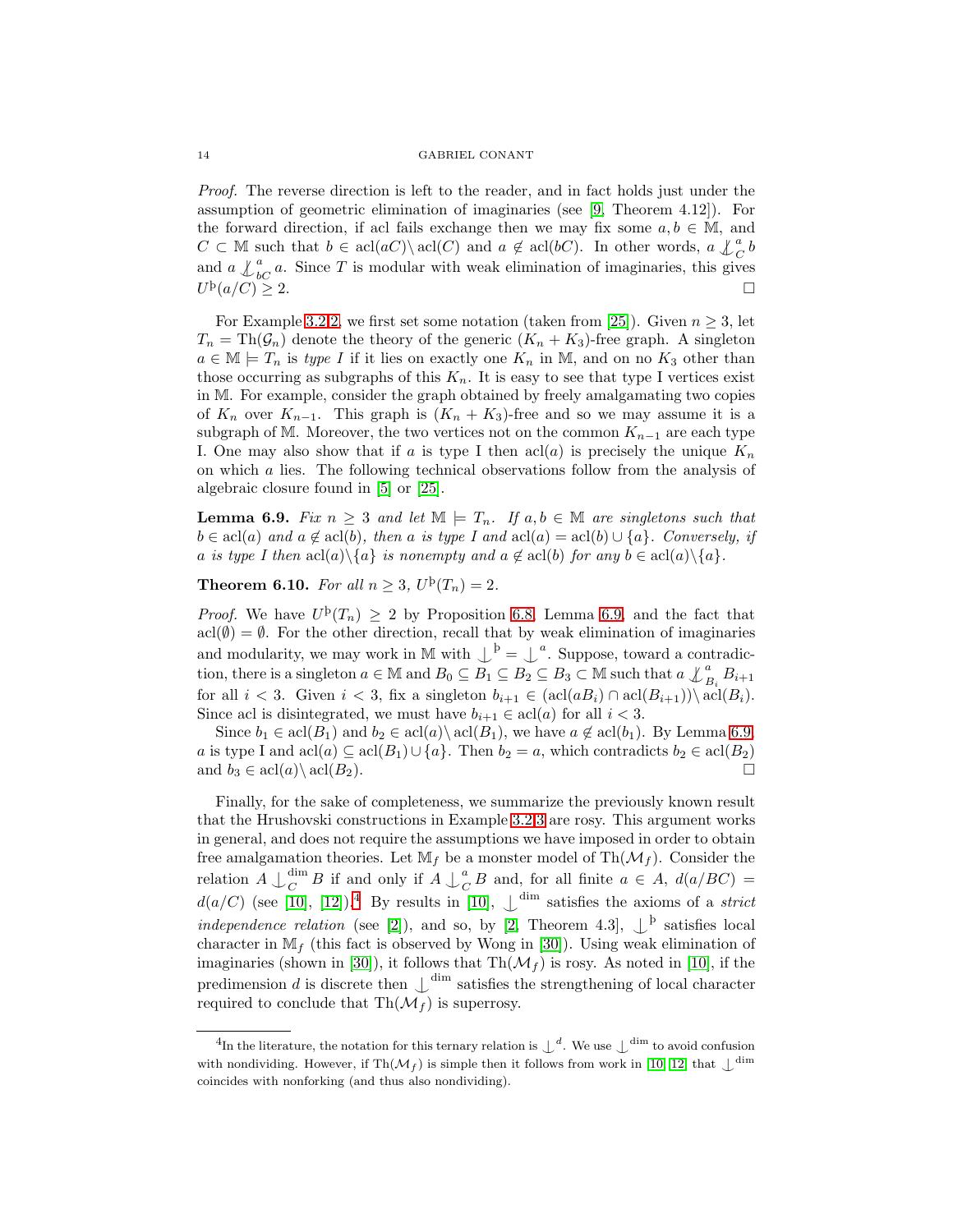## 7. Simplicity

<span id="page-14-0"></span>Many free amalgamation theories are known to be much more well-behaved than what we have shown so far, in particular because they are simple (and therefore NSOP<sub>3</sub>). For example, this is true for the random graph and generic  $K_n^r$ -free hypergraphs (with  $r > 2$ ). Moreover, simplicity of Hrushovski constructions is a well-studied topic (see  $[10]$ ). On the other hand, the documented examples of nonsimple free amalgamation theories all exhibit a gap in complexity, in the sense that they have both  $SOP_3$  and  $TP_2$ . In this section, we investigate the persistence of this behavior.

Fix a complete first-order theory  $T$  and a monster model M. We first define  $TP_2$ ; and then we give a reformulation of  $SOP_3$  resembling [\[26,](#page-22-13) Claim 2.19].

**Definition 7.1.** T has the tree property of the second kind,  $TP_2$ , if there are tuples  $a, b \in M$ , an array  $(b_n^m)_{m,n<\omega}$  in M, and an integer  $k<\omega$  such that

(i) for all  $m < \omega$  and  $n_1 < \ldots < n_k < \omega$ , there does not exist a tuple  $a_*$  such that  $a_*b_{n_i}^m \equiv ab$  for all  $1 \leq i \leq k$ ;

(*ii*) for all  $\sigma : \omega \longrightarrow \omega$  there is a tuple  $a_*$  such that  $a_*b^m_{\sigma(m)} \equiv ab$  for all  $m < \omega$ .

 $T$  is NTP<sub>2</sub> if is does not have TP<sub>2</sub>.

<span id="page-14-2"></span>**Proposition 7.2.** T has SOP<sub>3</sub> if and only if there are sequences  $(a_i)_{i < \omega}$ ,  $(b_i)_{i < \omega}$ and types  $p(x, y)$ ,  $q(x, y)$ , with  $\ell(x) = \ell(a_0)$  and  $\ell(y) = \ell(b_0)$ , such that

- (i)  $p(a_i, b_j)$  for all  $i < j$  and  $q(a_i, b_j)$  for all  $i \geq j$ ;
- (ii) for all  $i < j$ ,  $p(x, b_i) \cup q(x, b_j)$  is inconsistent.

Proof. We prove the reverse implication (which is the only direction we will use), and leave the forward implication to the reader. Suppose we have  $(a_i)_{i\lt\omega}, (b_i)_{i\lt\omega}$ ,  $p(x, y)$ , and  $q(x, y)$  as described. We may assume  $(a_i, b_i)_{i \leq \omega}$  is indiscernible. Let  $r(x_0y_0, x_1y_1) = \text{tp}(a_0b_0, a_1b_1)$ . If

 $(c_1d_1, c_2d_2, c_3d_3) \models r(x_1y_1, x_2y_2) \cup r(x_2y_2, x_3y_3) \cup r(x_3y_3, x_1y_1),$ 

then we have  $d_2d_3 \equiv b_0b_1$  and  $c_1 \models p(x, d_2) \cup q(x, d_3)$ , which is a contradiction. Therefore  $(a_i b_i)_{i < \omega}$  witnesses SOP<sub>3</sub>.

Finally, we recall definitions of nondividing and simplicity.

# Definition 7.3.

- (1) Let a, b be tuples in M and  $C \subset M$ . Then  $tp(a/bC)$  does not divide **over** C, written  $a \nightharpoonup^d_C$  $_{C}^{a}$  b, if, for every *C*-indiscernible sequence  $(b_i)_{i < \omega}$  with  $b_0 = b$ , there is a' such that  $a'b_i \equiv_C ab$  for all  $i < \omega$ .
- (2) T is **simple** if  $\int^d$  is symmetric in M.

<span id="page-14-1"></span>**Fact 7.4.** [\[2,](#page-21-1) Remark 5.4] Given  $a, b, C \subset \mathbb{M}$ , we have  $a \downarrow_{C}^{d}$  $\frac{a}{C}$ b if and only if  $\operatorname{acl}(aC)\downarrow_{\operatorname{a}}^d$  $_{\operatorname{acl}(C)}^{a}\operatorname{acl}(bC).$ 

We now return to free amalgamation theories. Given a sequence  $(b_i)_{i \leq \mu}$  in M, and some  $i < \mu$ , we will use the notation  $b_{\leq i}$  to denote  $\{b_i : j < i\}$ .

**Definition 7.5.** Let  $\perp$  be a ternary relation on M. Suppose  $\mu$  is an ordinal,  $(b_i)_{i \leq \mu}$  is a sequence of tuples, and  $C \subseteq b_0$ . Then  $(b_i)_{i \leq \mu}$  is  $\bigcup$ **-independent over** C if, for all  $i < \mu$ ,  $b_i \equiv_C b_0$  and  $b_i \bigcup_C b_{\leq i}$ .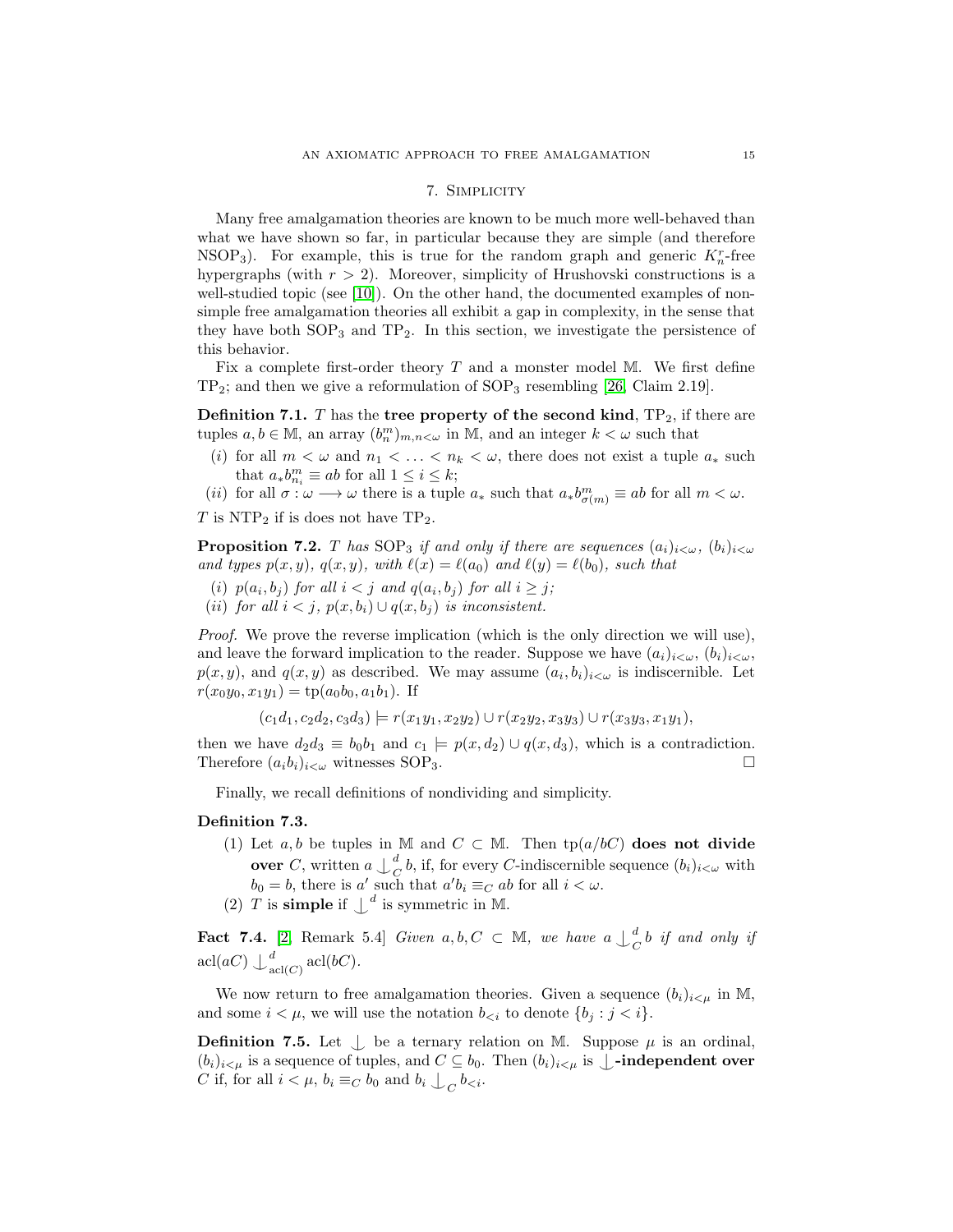Note that if  $(b_i)_{i \leq \mu}$  is  $\bot$ -independent over a closed set C,  $b_0$  is closed, and  $\bot$ satisfies closure, then  $b_{\leq i}$  is closed for all  $i < \mu$ . We will tacitly use this observation throughout the section. The next result is a key lemma, which says that if  $\Box$ is a free amalgamation relation then  $\bigcup$ -independent sequences can only witness dividing exemplified by a failure of  $\int^a$ .

<span id="page-15-1"></span>**Lemma 7.6.** Suppose  $\int$  is a free amalgamation relation for T. Fix closed tuples a and b and let  $C = a \cap b$  (so  $a \bigcup_{C}^{a}$  $\bigcup_{C}^{a}$ b). Suppose  $(b_i)_{i \leq \mu}$  is  $\bigcup$ -independent over C, with  $b_0 = b$ . Then there is  $a_*$  such that  $a_*b_i \equiv_C ab$  for all  $i < \mu$ .

*Proof.* By compactness, it suffices to assume  $\mu < \omega$ . By induction on  $n < \mu$ , we will find tuples  $a_n$  such that  $a_n b_i \equiv_C ab$  for all  $i \leq n$ . For the base case, set  $a_0 = a$ . Assume we have constructed  $a_{n-1}$  as required. By full existence, there is  $b' \equiv_{a_{n-1}} b_{n-1}$  such that  $b' \bigcup_{a_{n-1}} b_{\lt n}$ . Note that  $C \subseteq a_{n-1}$ .

Claim:  $a_{n-1} \cap b' b_{\leq n} = C$ .

*Proof*: First, since  $b' \equiv_{a_{n-1}} b_{n-1}$ , we have  $a_{n-1} \cap b' = a_{n-1} \cap b_{n-1}$ . Therefore, it suffices to show  $a_{n-1} \cap b_{\leq n} = C$ . For any  $i \leq n$ , we have  $a_{n-1}b_i \equiv_C ab$  by induction. Therefore,  $a \cap b = C$  implies  $a_{n-1} \cap b_i = C$ .

By the claim and freedom, we have  $b' \nightharpoonup_C b_{\leq n}$ . We also have  $b_n \nightharpoonup_C b_{\leq n}$  and  $b' \equiv_C b_{n-1} \equiv_C b_n$ . Therefore  $b'b_{\leq n} \equiv_C b_n b_{\leq n}$  by stationarity. Let  $a_n \in \mathbb{M}$  be such that  $a_{n-1}b'b_{\leq n} \equiv_C a_n b_n b_{\leq n}$ . If  $i < n$  then, by induction,  $a_n b_i \equiv_C a_{n-1} b_i \equiv_C a b$ . We also have  $a_n b_n \equiv_C a_{n-1} b' \equiv_C a_{n-1} b_{n-1} \equiv_C ab$ . Therefore  $a_n$  is as desired.  $\Box$ 

Using this, we obtain the following characterization of simplicity for free amalgamation theories.

<span id="page-15-0"></span>**Theorem 7.7.** Given a free amalgamation theory  $T$ , the following are equivalent.

- $(i)$  T is simple.
- $(ii)$  T is NTP<sub>2</sub>.

(*iii*)  $\int_a^d$  and  $\int_a^d$  coincide in M.

*Proof.*  $(iii) \Rightarrow (i) \Rightarrow (ii)$  is true for any theory (see [\[17\]](#page-22-18), [\[19\]](#page-22-14)).

(*ii*) ⇒ (*iii*): Suppose (*iii*) fails. Recall that, in general,  $\perp^d$  implies  $\perp^a$  and so, using Fact [7.4,](#page-14-1) we may fix a closed set C and closed tuples a, b such that  $a \cap b = C$ and  $a \n\perp^d_C b$ . Let  $(b_i)_{i \leq \omega}$  be a C-indiscernible sequence such that  $b_0 = b$  and, for some  $k \leq \omega$ , there is no tuple  $a_*$  such that  $a_*b_i \equiv_C ab$  for all  $i < k$ .

Fix a free amalgamation relation  $\bigcup$ , and let  $b^0_{\leq \omega} = b_{\leq \omega}$ . Using the full existence axiom, we inductively construct sequences  $b_{\leq\omega}^n$ , for  $n<\omega$ , such that  $b_{\leq\omega}^n\equiv_C b_{\leq\omega}^0$ and  $b_{\leq \omega}^n \perp_C b_{\leq \omega}^{n}$ . We show that a, b, and  $b_{\leq \omega}^{n}$  together witness TP<sub>2</sub> for T.

Fix  $n < \omega$ . Since  $b_{\langle \omega \rangle}^n \equiv_C b_{\langle \omega \rangle}^0$ , it follows that there is no tuple  $a_*$  such that  $a_*b_i^n \equiv_C ab$  for all  $i < k$ . Next, fix a function  $\sigma : \omega \longrightarrow \omega$ . By construction and monotonicity,  $(b_{\sigma(n)}^n)_{n<\omega}$  is  $\perp$ -independent over C. Let  $\hat{a}$  be such that  $\hat{a}b_{\sigma(0)}^0 \equiv_C$ ab. Then  $\hat{a} \cap b^0_{\sigma(0)} = C$ , and so, by Lemma [7.6,](#page-15-1) there is some  $a_*$  such that  $a_*b^n_{\sigma(n)} \equiv_C a$  $\hat{a}b_{\sigma(0)}^0 \equiv_C ab$  for all  $n < \omega$ .

Recall that all of our concrete examples of free amalgamation theories are modular, with locally finite algebraic closure. Therefore, we note the following consequence of the previous theorem.

**Corollary 7.8.** Suppose  $T$  is a simple free amalgamation theory. Then  $T$  is modular and, if  $T$  has locally finite algebraic closure, then  $T$  is supersimple.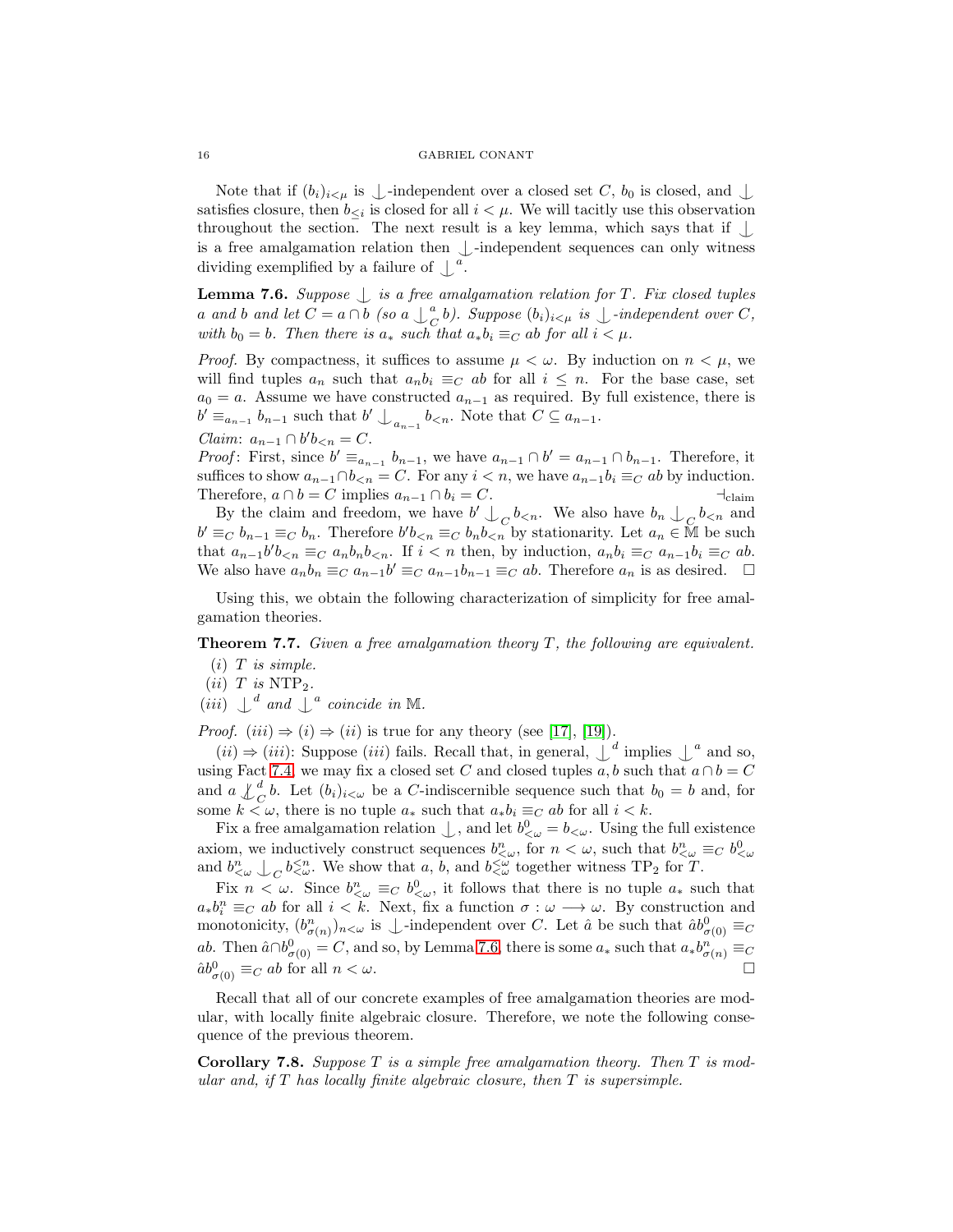*Proof.* Recall that  $\int_a^b$  satisfies base monotonicity in any theory, and so T is modular by Theorem [7.7.](#page-15-0) If T has locally finite algebraic closure then, combining Propo-sition [6.5\(](#page-12-0)b) with condition (iii) of Theorem [7.7,](#page-15-0) we obtain supersimplicity.  $\square$ 

We can use the results of Section [5](#page-7-1) to refine these conclusions. Recall that the ternary relation of *nonforking independence*  $\int_{0}^{f}$  is defined by "forcing extension" on  $\bigcup_{c}^{d}$ ; precisely,  $a \bigcup_{c}^{f}$  $\bigcirc_C^f b$  if and only if, for all  $\hat{b} \supseteq b$ , there is  $a' \equiv_{bC} a$  such that  $a' \nightharpoonup^d_c$  $\int_C^d \hat{b}$ . Recall also that, for simple theories,  $\int_d^d$  and  $\int_d^f$  coincide (see e.g. [\[17\]](#page-22-18), [\[18\]](#page-22-16)). In generalizing important concepts concerning forking in stable theories, Hart, Kim, and Pillay [\[13\]](#page-22-19) introduced hyperimaginaries to define canonical bases and the notion of a 1-based simple theory.

**Definition 7.9.** A simple theory T is 1-based if, for all  $A, B \subset \mathbb{M}^{eq}$ , we have  $A\downarrow_{\text{b}}^f$  $^f_{{\rm bdd}(A)\cap{\rm bdd}(B)}$  B in M<sup>heq</sup>.

<span id="page-16-1"></span>Fact 7.10. If  $T$  is simple, with elimination of hyperimaginaries, then the following are equivalent.

- $(i)$  T is 1-based.
- (*ii*)  $\int_a^a$  and  $\int_a^f$  coincide in M<sup>eq</sup>.

(*iii*)  $T^{eq}$  is modular.

Proof. This is essentially identical to Exercise 3.29 of Adler's thesis [\[1\]](#page-21-8), and we sketch the proof. First, the equivalence of  $(i)$  and  $(ii)$  follows from elimination of hyperimaginaries and Fact [7.4.](#page-14-1) Since  $\bigcup^{f}$  satisfies base monotonicity in any theory,  $(ii) \Rightarrow (iii)$  is trivial. Finally, if  $(iii)$  holds then, by Proposition [6.5\(](#page-12-0)c),  $\bigcup_{i=1}^{n}$ coincides with  $\int_a^b$  in M<sup>eq</sup>, and so *(ii)* follows from the fact that if T is simple with elimination of hyperimaginaries then  $\perp^f$  and  $\perp^b$  coincide in M<sup>eq</sup> (see [\[9,](#page-21-6) Theorem  $2.8$ ]).

Altogether, for simple theories with elimination of hyperimaginaries, 1-basedness expresses that forking in  $T<sup>eq</sup>$  is as trivial as possible. Unsurprisingly, this has strong consequences for the theory. For example, Kim [\[17\]](#page-22-18) shows that any simple 1-based theory, with elimination of hyperimaginaries, satisfies the stable forking conjecture.

We will use Fact [7.10](#page-16-1) to conclude that simple free amalgamation theories are 1-based. First, we show that under the additional assumption of geometric elimi-nation of imaginaries, conditions (ii) and (iii) of Fact [7.10](#page-16-1) may be checked in M rather than  $\mathbb{M}^{eq}$ . The proof of this only requires the following lemma, which is similar to the techniques in [\[8\]](#page-21-7). We could not find a reference for this exact result, and so we outline the proof.

<span id="page-16-0"></span>**Lemma 7.11.** Suppose  $T$  is a complete theory with geometric elimination of imaginaries. Given  $e \in M^{eq}$ , let  $g(e)$  be a geometric canonical parameter for e (for  $a \in \mathbb{M}$ , assume  $g(a) = a$ ). Given  $A \subset \mathbb{M}^{eq}$ , let  $g(A) = \bigcup \{g(e) : e \in A\}.$  $_{g(C)}^a$  g(B) in M.

(a) If  $A, B, C \subset \mathbb{M}^{eq}$  then  $A \bigcup_{C}^{a}$  $\frac{a}{C} B$  in  $\mathbb{M}^{eq}$  if and only if  $g(A) \bigcup_{g}^{a}$ (b)  $T$  is modular if and only if  $T^{eq}$  is modular.

*Proof.* Part (a). First, note that  $\mathrm{acl}^{\text{eq}}(A) = \mathrm{acl}^{\text{eq}}(g(A))$  for any  $A \subset \mathbb{M}^{\text{eq}}$ . Note also that, for any  $A, B \subset \mathbb{M}^{eq}$ , we have  $g(AB) = g(A)g(B)$  and, if  $A \subseteq B$ , then  $g(A) \subseteq g(B)$ . Using these observations, we see that  $A \bigcup_{\mathcal{C}}^{\alpha}$  $_{C}^{a}$  B in M<sup>eq</sup> if and only if  $g(A) \bigcup_{g}^{a}$  $g(G)$   $g(B)$  in M<sup>eq</sup>. So it remains to show  $g(A) \bigcup_{g}^{a} g(G)$  $\frac{a}{g(C)}g(B)$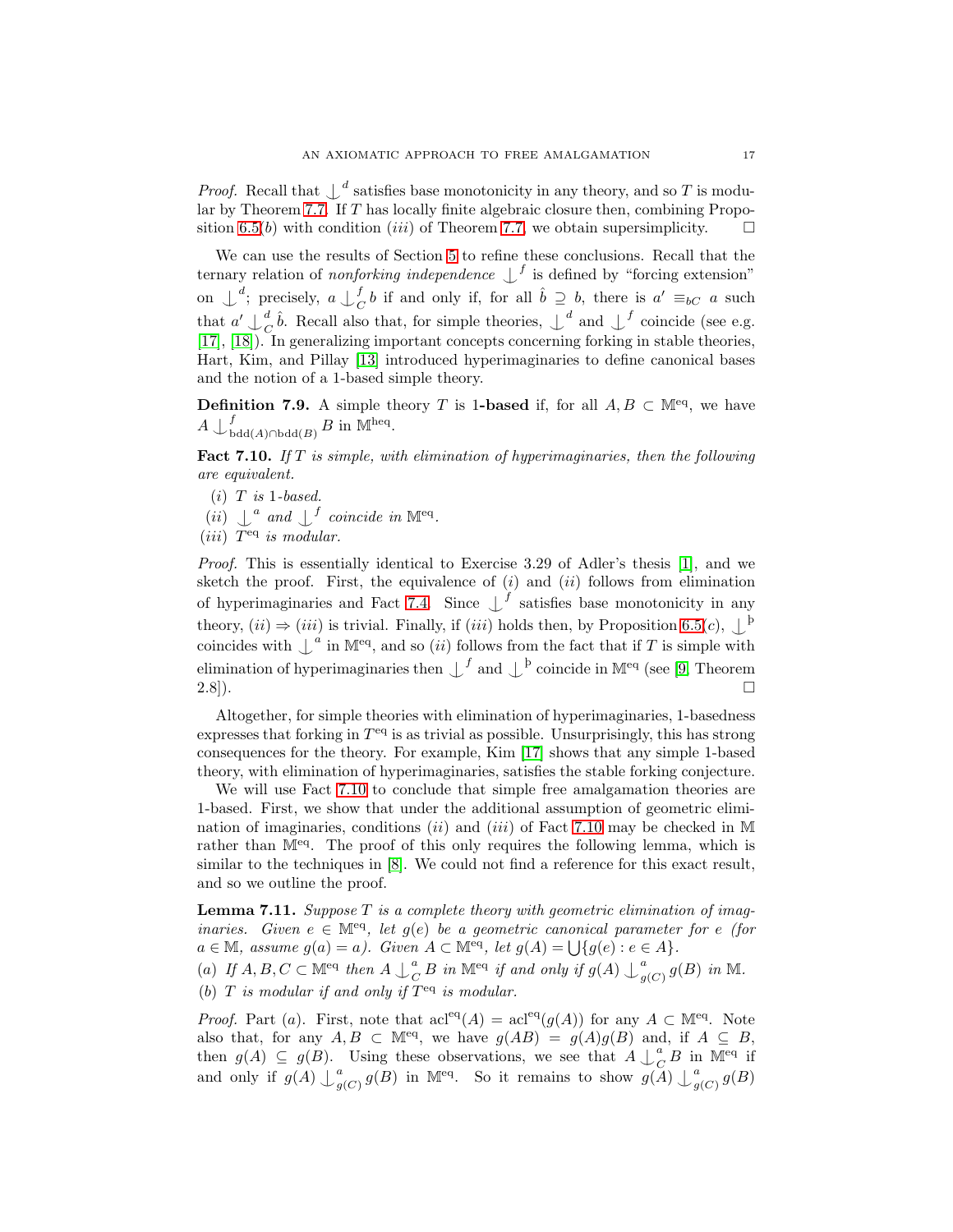in M<sup>eq</sup> if and only if  $g(A) \bigcup_{g}^{a}$  $g_{g(C)}^a g(B)$  in M. The forward direction is trivial, so suppose  $g(A) \bigcup_{g}^{a}$  $_{g(C)}^a$  g(B) in M, and  $e \in \text{acl}^{\text{eq}}(g(AC)) \cap \text{acl}^{\text{eq}}(g(BC)).$  Since  $g(e) \in \text{acl}^{\text{eq}}(e)$  and  $g(e), g(A), g(B), \text{ and } g(C)$  are all subsets of M, it follows that  $g(e) \subseteq \text{acl}(g(AC)) \cap \text{acl}(g(BC)) = \text{acl}(g(C))$ . Since  $e \in \text{acl}^{\text{eq}}(g(e))$ , we have  $e \in \text{acl}^{\text{eq}}(g(C))$ , as desired.

Part (b). Use part (a) to transfer base monotonicity for  $\int_a^b$  between M and M<sup>eq</sup> (this uses that  $q(A) = A$  for all  $A \subset M$ ).

**Theorem 7.12.** If T is simple, with elimination of hyperimaginaries and geometric elimination of imaginaries, then the following are equivalent.

 $(i)$  T is 1-based.

(*ii*)  $\perp^a$  and  $\perp^f$  coincide in M.

 $(iii)$  T is modular.

*Proof.* The equivalence of  $(i)$  and  $(iii)$  is immediate from Fact [7.10](#page-16-1) and Lemma [7.11\(](#page-16-0)b). Since  $\int_0^f$  satisfies base monotonicity (in M), (ii) implies (iii) is trivial. For (i) to (ii), assume T is 1-based. Fix  $A, B, C \subset \mathbb{M}$  such that  $A \downarrow_{C}^{a}$  $^a_C B$  in M. Then  $A \bigcup_{C}^{a}$  ${}_{C}^{a}$  B in M<sup>eq</sup> by Lemma [7.11\(](#page-16-0)*a*), and so  $A \bigcup_{C}^{f}$  $\underset{C}{\overset{f}{\sim}} B$  in M<sup>eq</sup> by Fact [7.10.](#page-16-1) Therefore  $A \nightharpoonup_C^f$  $\overline{C}$  B in M.

<span id="page-17-0"></span>Corollary 7.13. Any simple free amalgamation theory is 1-based.

It is worth restating this result explicitly for the structures in Example [3.2.](#page-4-0)[1.](#page-4-1)

<span id="page-17-2"></span>Corollary 7.14. If  $M$  is a countable, simple, ultrahomogeneous structure in a finite relational language  $\mathcal{L}$ , whose age is closed under free amalgamation of  $\mathcal{L}$ structures, then  $\text{Th}(\mathcal{M})$  is 1-based.

In particular, this gives an alternate proof of a recent result of Koponen [\[21\]](#page-22-5) showing that the generic tetrahedron-free 3-hypergraph is 1-based. We also give this as a partial response to the observation, made in [\[21\]](#page-22-5), that all known examples of countable, simple, ultrahomogeneous structures, in finite relational languages, have 1-based theories.<sup>[5](#page-17-1)</sup>

Returning to the initial motivations for this section, we have shown that simplicity and NTP<sup>2</sup> coincide for free amalgamation theories. We previously observed that all documented non-simple examples have SOP3, and so a reasonable conjecture is that simplicity and  $NSOP<sub>3</sub>$  also coincide for free amalgamation theories. We will prove this for the class of modular free amalgamation theories. Recall that all of our concrete examples of free amalgamation theories are modular, and so it seems quite possible that the modularity assumption is redundant.

<span id="page-17-3"></span>Lemma 7.15. Suppose  $\bigcup$  satisfies invariance, monotonicity, full existence and stationarity. Then, for any closed tuples a, b and closed sets C, with  $C \subseteq a \cap b$ , if  $a\bigcup_C b$  then  $a\bigcup_C^d$  $\frac{d}{C}$ b (and hence a  $\mathop{\cup}\limits^a_C$  $\frac{a}{C}b$ ).

*Proof.* Let  $(b_i)_{i \leq \omega}$  be a C-indiscernible sequence, with  $b_0 = b$ . By full existence, there is  $a' \equiv_C a$  such that  $a' \bigcup_C b_{< \omega}$ . Given  $i < \omega$ , let  $a_i$  be such that  $a_i b_i \equiv_C ab$ . For all  $i < \omega$ , we have  $a_i \nightharpoonup_C b_i$  and  $a' \nightharpoonup_C b_i$  by invariance and monotonicity. Since  $a' \equiv_C a_i$ , we apply stationarity to obtain  $a'b_i \equiv_C a_i b_i \equiv_C ab$ , as desired.

<span id="page-17-1"></span> $5$ Corollary [7.14](#page-17-2) has also been independently obtained in recent work of Palacín [\[24\]](#page-22-20).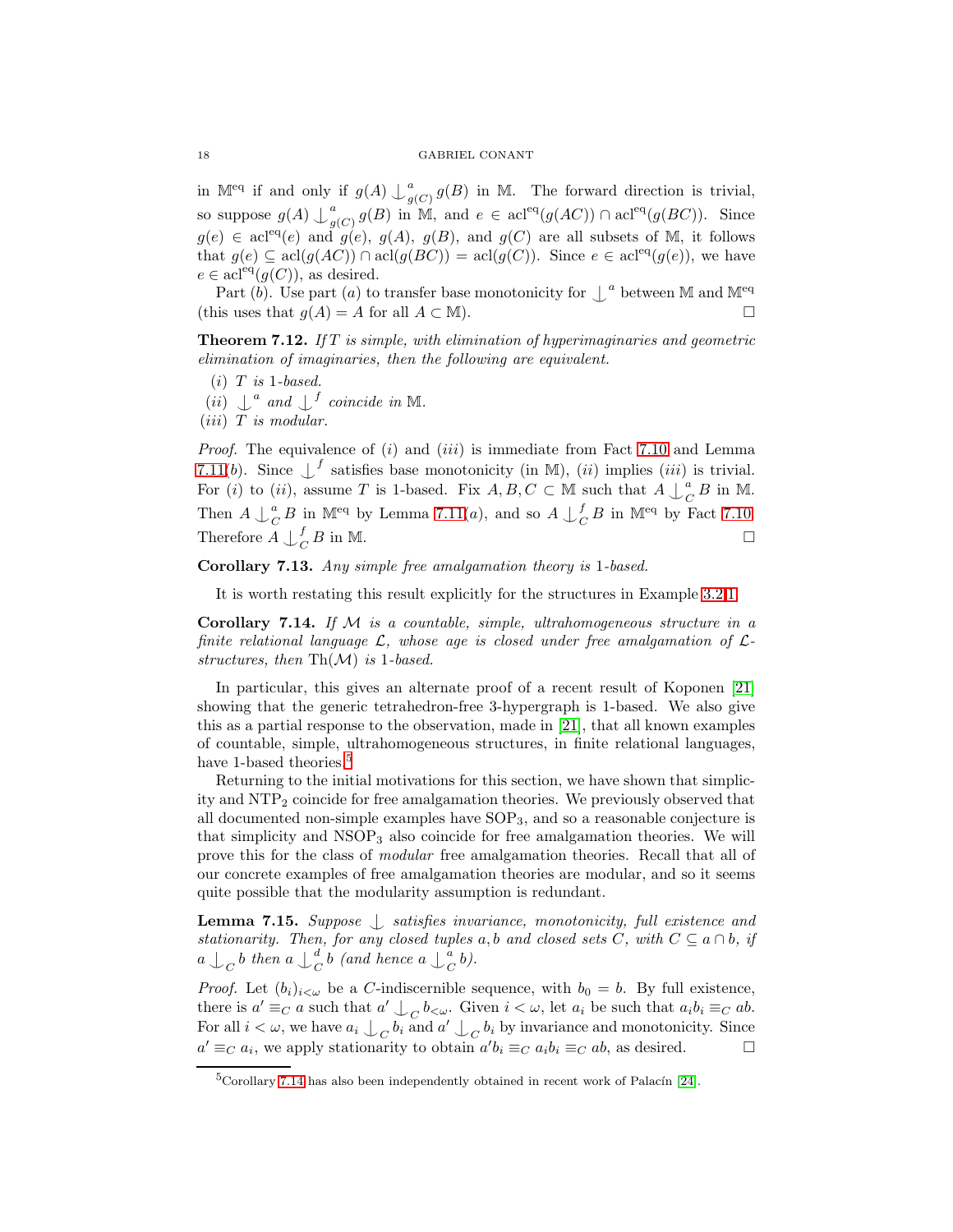Remark 7.16. The reader may have noticed that, so far, none of our results has required transitivity. In fact, we will not use transitivity in any part of this paper. It is included in Definition [2.3](#page-3-0) in anticipation of its usefulness in future work. For example, one may show that if  $\perp$  satisfies invariance, transitivity, and full existence, then  $\bigcup$  satisfies extension: for all  $a, B, \hat{B}, C$ , with  $B, C$  closed,  $B \subseteq \hat{B}$ , and  $C \subseteq a \cap B$ , if  $a \bigcup_C B$  then there is  $a' \equiv_B a$  such that  $a' \bigcup_C \hat{B}$ . Using this, one may prove the version of Lemma [7.15](#page-17-3) obtained by adding transitivity to the assumptions and demanding  $a \nightharpoonup_{c}^{f}$  $_{C}^{J}b$  in the conclusion (see [\[7,](#page-21-3) Theorem 4.1]).

<span id="page-18-0"></span>**Theorem 7.17.** Suppose  $T$  is a modular free amalgamation theory. Then  $T$  is simple if and only if  $T$  is  $NSOP<sub>3</sub>$ .

*Proof.* First, recall that any simple theory is  $NSOP_3$  (see, e.g., [\[26,](#page-22-13) Claim 2.7]). Conversely, if T is not simple then, in particular,  $\downarrow^d$  does not coincide with  $\downarrow^a$ (this is true for any theory since  $\perp^a$  is symmetric). Using Fact [7.4,](#page-14-1) we may fix a closed set  $C \subset \mathbb{M}$  and closed tuples a, b such that  $a \cap b = C$  and  $a \nleq^d_C b$ . Let  $(b_i)_{i\leq \omega}$  be a C-indiscernible sequence such that  $b_0 = b$  and, for some  $k \leq \omega$ , there is no tuple a' such that  $a'b_i \equiv_C ab$  for all  $i < k$ .

Claim 1: We may assume  $k = 2$ .

*Proof*: First, assume  $k > 1$  is minimal such that there is no tuple a' with  $a'b_i \equiv_C ab$ for all  $i < k$ . Let  $a_*$  be such that  $a_* b_i \equiv_C ab$  for all  $i < k - 1$ . For  $i < \omega$ , let  $b_i^* = \operatorname{acl}(b_{i(k-1)}b_{i(k-1)+1} \ldots b_{i(k-1)+k-2})$ . Let  $b^* = b_0^*$  and  $C^* = a^* \cap b^*$ , and note that  $C \subseteq C^*$ . Suppose, toward a contradiction, that for some  $i < j$ , there is a tuple a' with  $a'b_i^* \equiv_{C^*} a^*b^* \equiv_{C^*} a'b_j^*$ . Then, for all  $s \in \{i, j\}$  and  $t < k - 1$ , we have  $a'b_{s(k-1)+t} \equiv_C a^*b_t \equiv_C ab$ . Since  $|\{s(k-1)+t : s \in \{i,j\}, t < k-1\}| \ge k$  (recall  $i < j$ ), it follows by indiscernibility that there is a tuple  $a''$  such that  $a''b_t \equiv_C ab$ for all  $t < k$ , which contradicts the choice of k.

Now replace  $(b_i^*)_{i\lt\omega}$  with a  $C^*$ -indiscernible realization of its EM-type over  $C^*$ , while still assuming  $b_0^* = b^*$ . Then  $a^* \cap b^* = C^*$ , and there is no  $a'$  such that  $a'b_i^* \equiv_{C^*} a^*b^*$  for all  $i < 2$ .

*Claim 2*: We may assume  $b_0 \cap b_1 = C$ .

*Proof*: Let  $C^* = b_0 \cap b_1$  and  $a^* = \operatorname{acl}(aC^*)$ . Note that  $C \subseteq C^*$  and  $(b_i)_{i < \omega}$  is  $C^*$ indiscernible. Moreover, there is clearly no a' such that  $a'b_i \equiv_{C^*} a^*b$  for all  $i < 2$ . Finally, since T is modular, we have  $a^* \cap b = \operatorname{acl}(aC^*) \cap b = \operatorname{acl}((a \cap b)C^*) = C^*$ by Proposition [6.5\(](#page-12-0)*a*).  $\qquad \qquad \text{+}_{\text{claim}}$ 

Fix a free amalgamation relation  $\perp$ . By full existence, there is  $b_0^* \equiv_a b_0$  such that  $b_0^* \perp_a b_0$ . By freedom, and since  $a \cap b_0 = C$ , we have  $b_0^* \perp_C b_0$ . Then  $b_0 b_0^* \equiv_C b_0^* b_0$ by Lemma [4.3.](#page-6-3) By Lemma [7.15,](#page-17-3) we have  $b_0 \downarrow_c^a$  $^a_C b_0^*$  which implies  $b_0 \cap b_0^* = C$  (recall  $C \subseteq b_0 \cap b_0^*$  since  $C \subseteq a$  and  $b_0^* \equiv_a b_0$ . We inductively construct a sequence  $(b_{1}^{n},b_{2}^{n})_{n<\omega}$  such that:

(*i*) for all  $m \leq n < \omega$  and  $i, j \in \{1, 2\},\$ 

$$
b_i^m b_j^n \equiv_C \begin{cases} b_0 b_1 & \text{if } m < n, i = 1, \text{ and } j = 2\\ b_0 b_0^* & \text{otherwise.} \end{cases}
$$

(*ii*) for all  $n < \omega$ ,  $b_1^n \downarrow_C b_1^{;$ 

(*iii*) for all  $n < \omega$ ,  $b_2^n \downarrow_c b_2^{< n} b_1^n$ .

Let  $(b_1^0, b_2^0) = (b_0, b_0^*)$ . Suppose we have constructed  $(b_1^i, b_2^i)_{i \le n}$  as above. By full existence, we may find  $b_1^n \equiv_C b_0$  such that  $b_1^n \downarrow_C b_1^{. Then (ii) is immediate.$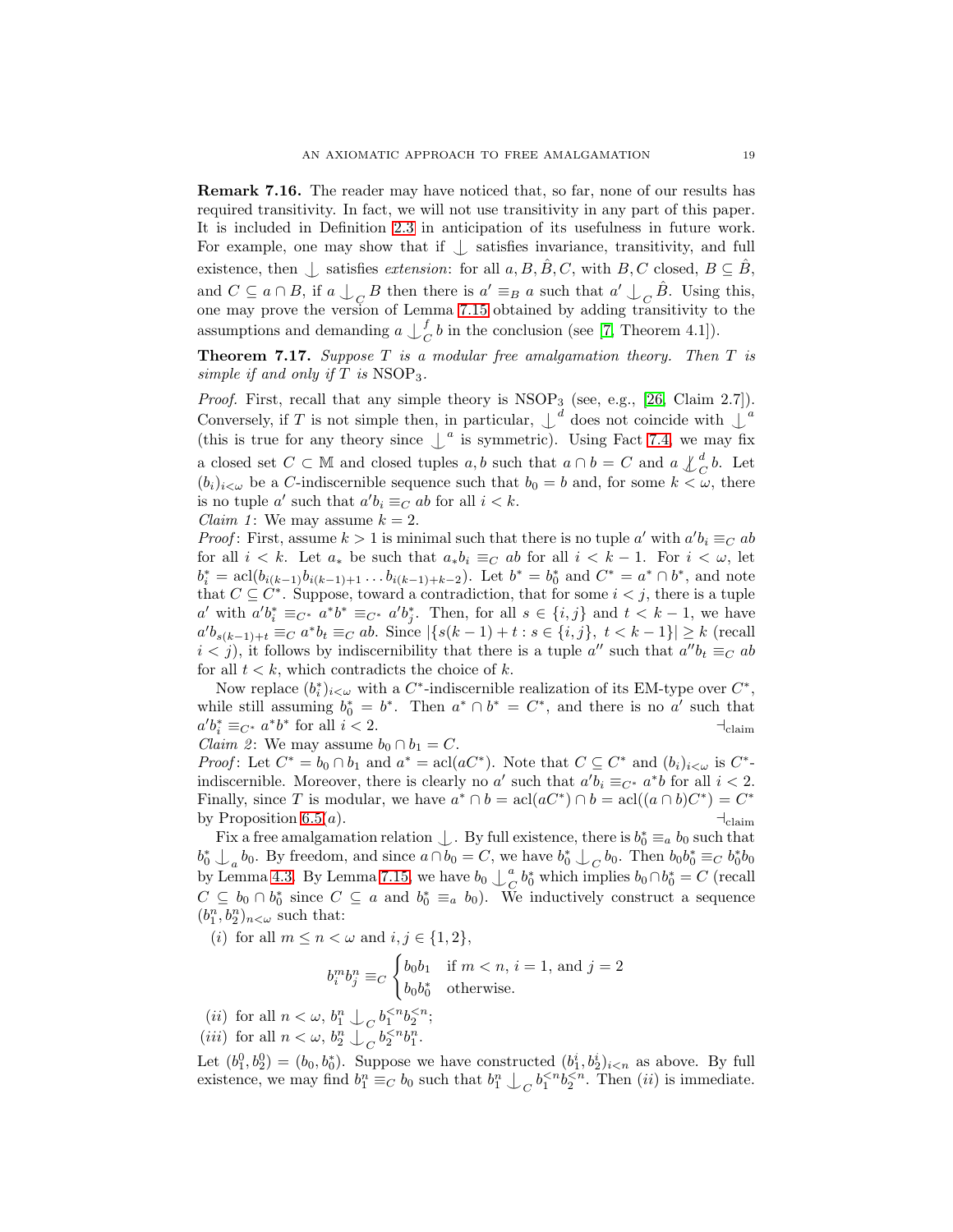For (*i*), we want to show  $b_t^i b_1^n \equiv_C b_0 b_0^*$  for all  $i < n$  and  $t \in \{1,2\}$ . If  $i < n-1$ Then we have  $b_1^n \downarrow_C b_t^i$ ,  $b_1^{n-1} \downarrow_C b_t^i$ , and  $b_1^n \equiv_C b \equiv_C b_1^{n-1}$ . By stationarity and then we have  $b_1^n \downarrow_C b_t^i$ ,  $b_1^{n-1} \downarrow_C b_t^i$ , and  $b_1^n \equiv_C b \equiv_C b_1^{n-1}$ . induction,  $b_t^i b_1^n \equiv_C b_t^i b_t^{n-1} \equiv_C b_0 b_0^*$ . Now suppose  $i = n-1$ , and let  $s = 3-t$ . Then  $b_1^n \perp_C b_t^{n-1}, b_s^{n-1} \perp_C b_t^{n-1}$  (by induction and possibly symmetry), and  $b_1^n \equiv_C b \equiv_C b_t^{n-1}$  $b_s^{n-1}$ . By stationarity and induction, we have  $b_t^{n-1}b_1^n \equiv_C b_t^{n-1}b_s^{n-1} \equiv_C b_0b_0^*$ .

Next, we must construct  $b_2^n$ . First, note that  $(b_1^i)_{i \lt n}$  is  $\bigcup$ -independent over C and  $b_1 \cap b_1^0 = b_1 \cap b_0 = C$ . By Lemma [7.6,](#page-15-1) there is  $b_*$  such that  $b_1^i b_* \equiv_C b_1^0 b_1 = b_0 b_1$ for all  $i < n$ . Let  $B = b_1^{< n}$ , which is closed by the closure axiom for  $\perp$ . By full existence, there is  $b_2^n \equiv_B b_*$  such that  $b_2^n \perp_B b_2^{.$ 

$$
Claim \ \ 3: \ b_2^{\leq n} b_1^n \cap B = C.
$$

*Proof*: Fix  $i < n$ . Then  $b_1^i b_1^n \equiv_C b_0 b_0^*$  and  $b_0 \cap b_0^* = C$ . It remains to show that, for all  $j \leq n$ ,  $b_1^i \cap b_2^j = C$ . If  $j < n$  then this follows by induction and property (*i*). For  $j = n$ , we have  $b_1^i b_2^n \equiv_C b_1^i b_* \equiv_C b_0 b_1$ , and so  $b_1^i \cap b_2^n = C$ .

By the claim, and freedom, we have  $b_2^n \nightharpoonup_C b_2^{, which gives property *(iii)*.$ It remains to verify the pertinent parts of property (*i*). First, we have  $b_2^n \nightharpoonup_C b_1^n$ ,  $b_2^{n-1} \downarrow_C b_1^n$ , and  $b_2^n \equiv_C b_2^{n-1}$ . By stationarity and choice of  $b_1^n$ , we have  $b_1^n b_2^n \equiv_C b_2^n b_1^n$  $b_1^n b_2^{n-1} \equiv_C b_0 b_0^*$ . Next, if  $i < n$  then we have  $b_2^n \perp_C b_2^i$ ,  $b_1^n \perp_C b_2^i$ , and  $b_2^n \equiv_C b_1^n$ . By stationarity and choice of  $b_1^n$ , we have  $b_2^i b_2^n \equiv_C b_2^i b_1^n \equiv_C b_0 b_0^*$  (recall  $b_0 b_0^* \equiv_C b_0^* b_0$ ). Finally, for  $i < n$ , we have  $b_1^i b_2^n \equiv_C b_1^i b_* \equiv_C b_0 b_1$ .

This finishes the construction of the sequence  $(b_1^n, b_2^n)_{n \lt \omega}$ . Fix  $n \lt \omega$ . Define the sequence  $(c_i^n)_{i \leq \omega}$  where, if  $i \leq n$  then  $c_i^n = b_2^i$ , and, if  $i > n$  then  $c_i^n = b_1^i$ . By  $(ii)$ ,  $(iii)$ , and monotonicity,  $(c_i^n)_{i \leq \omega}$  is  $\perp$ -independent over C. We also have  $ac_0^n = ab_0^* \equiv_C ab$  and so  $a \cap c_0^n = C$ . By Lemma [7.6,](#page-15-1) there is  $a_n$  such that  $a_n c_i^n \equiv_C ab$  for all  $i < \omega$ .

Let  $r(x, y) = \text{tp}(a, b/C)$ . Recall that, by assumption,  $r(x, b_0) \cup r(x, b_1)$  is inconsistent. For  $i < \omega$ , set  $d_i = (b_1^i, b_2^i)$ . Fix variables  $z = (y_1, y_2)$ , and define the types  $p(x, z) = r(x, y_1)$  and  $q(x, z) = r(x, y_2)$ . We use  $(a_i)_{i < \omega}, (d_i)_{i < \omega}, p(x, z), q(x, z)$ , and Proposition [7.2](#page-14-2) to show that  $T$  has  $SOP_3$ .

If  $i < j$  then  $a_i b_1^j = a_i c_j^i \equiv_C ab$ , and so  $p(a_i, d_j)$ . If  $i \geq j$  then  $a_i b_2^j = a_i c_j^i \equiv_C ab$ , and so  $q(a_i, d_j)$ . Finally, fix  $i < j$ . Then

$$
p(x, d_i) \cup q(x, d_j) = r(x, b_1^i) \cup r(x, b_2^j).
$$

By (*i*),  $b_1^i b_2^j \equiv_C b_0 b_1$ , and so  $r(x, b_1^i) \cup r(x, b_2^j)$  is inconsistent.

Remark 7.18. By work of Evans and Wong [\[12\]](#page-22-2), simplicity coincides with NSOP<sup>3</sup> in the full class of Hrushovski generics  $\mathcal{M}_f$ . However, the interesting counterexamples produced by such constructions are often simple and non-modular, and therefore do not fall into our framework.[6](#page-19-0)

Question 7.19. Is every free amalgamation theory modular?

7.1. Simplicity in Fraïssé limits with free amalgamation. For a final application, we take a closer look at simplicity for  $\text{Th}(\mathcal{M})$ , where  $\mathcal M$  is countable and ultrahomogeneous, in a finite relational language. Our motivation is the well-known fact that the (binary) generic  $K_n$ -free graphs are not simple (due to Shelah [\[26\]](#page-22-13)),

<span id="page-19-0"></span><sup>&</sup>lt;sup>6</sup>For example, if  $\mathcal L$  consists of one ternary relation then, with appropriate choice of predimension and control function f,  $\text{Th}(\mathcal{M}_f)$  is supersimple and non-modular. See, e.g., [\[18,](#page-22-16) Section 6.2].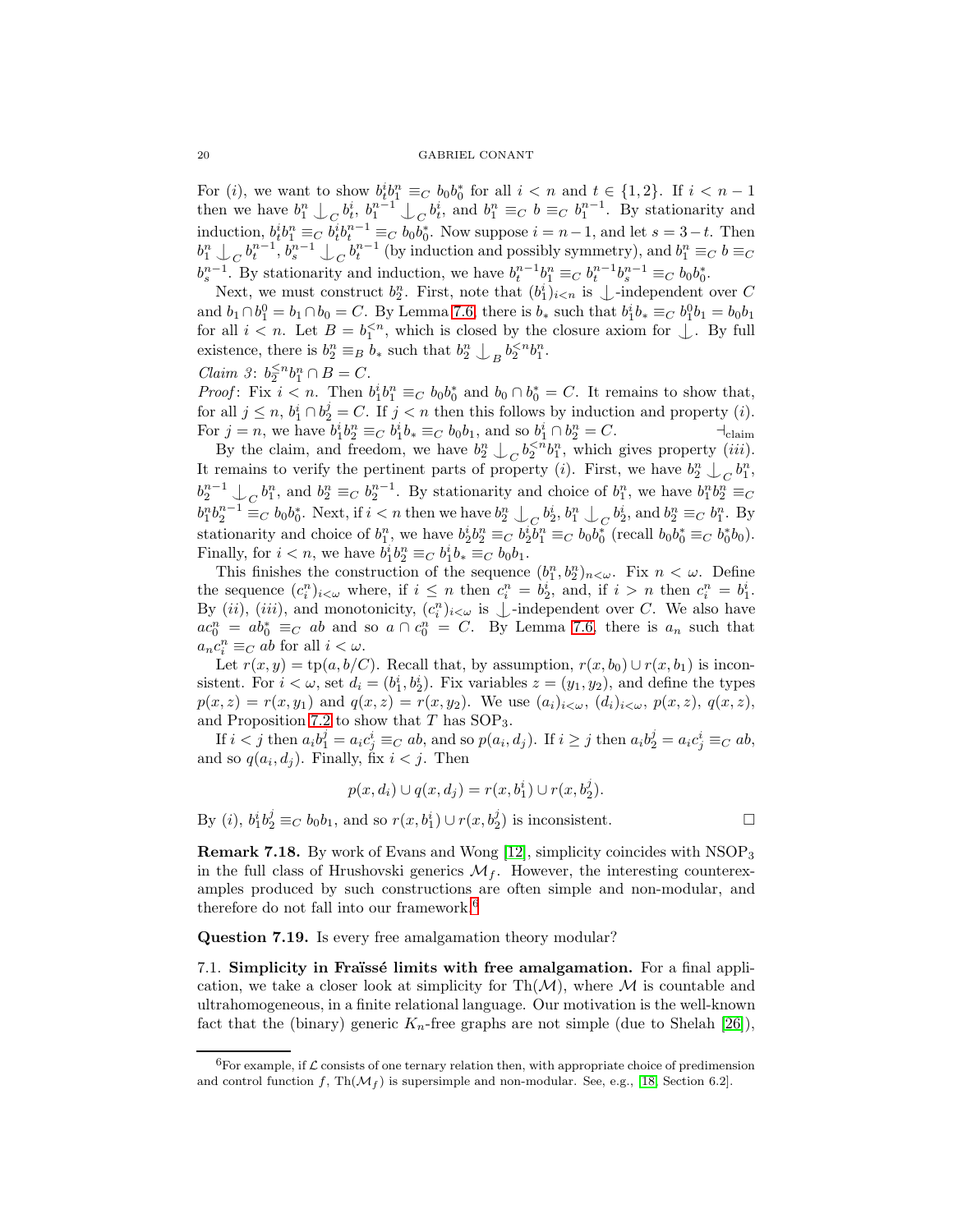while their higher arity analogs, the generic  $K_n^r$ -free r-hypergraphs for  $r > 2$ , are simple (due to Hrushovski [\[16\]](#page-22-7)).

For the rest of the section, we fix a finite relational language  $\mathcal{L}$ . Given  $\mathcal{L}$ structures  $A$  and  $B$  we say  $A$  is a *weak substructure* of  $B$  if there is an injective map from A to B which preserves the relations in  $\mathcal{L}$ .

**Definition 7.20.** Suppose A is an  $\mathcal{L}$ -structure. We say that singletons  $a_1, \ldots, a_k \in \mathcal{L}$ A are **related in** A if there is a tuple  $\bar{b} \in A$  such that each  $a_i$  is a coordinate of  $\bar{b}$ and  $A \models R(\bar{b})$  for some relation  $R \in \mathcal{L}$ . Given  $k \geq 2$ , A is k-irreducible if any k distinct elements of  $A$  are related in  $A$ .<sup>[7](#page-20-1)</sup>

We assume that all classes of finite  $\mathcal{L}$ -structures are closed under isomorphism.

**Definition 7.21.** Suppose  $\mathcal F$  is a class of finite  $\mathcal L$ -structures.

- (1) An *L*-structure *A* is *F*-free if no weak substructure of *A* is in *F*. Let  $\mathcal{K}_{\mathcal{F}}$ denote the class of finite  $\mathcal{F}\text{-free }\mathcal{L}\text{-structures.}$
- (2) F is **minimal** if, for any  $A \in \mathcal{F}$ , no proper weak substructure of A is in F.

Suppose now that K is a class of finite L-structures such that  $\mathcal{K} = \mathcal{K}_{\mathcal{F}^*}$  for some class  $\mathcal{F}^*$ . Let  $\mathcal F$  be the class of finite  $\mathcal L$ -structures A such that A is not in K, but every proper weak substructure of A is in K. Then F is minimal, and it is straightforward to show that  $\mathcal{K} = \mathcal{K}_{\mathcal{F}}$ . We call  $\mathcal F$  the minimal forbidden class for K. The reader may very that, if K is a Fraïssé class, then K is closed under free amalgamation if and only if every structure in  $\mathcal F$  is 2-irreducible.

<span id="page-20-0"></span>**Theorem 7.22.** Suppose M is a countable ultrahomogeneous  $\mathcal{L}$ -structure. Let  $\mathcal{K}$ be the age of M, assume  $\mathcal{K} = \mathcal{K}_{\mathcal{F}_*}$  for some class  $\mathcal{F}_*$ , and let F be the minimal forbidden class for  $K$ .

- (a) If every structure in  $\mathcal F$  is 3-irreducible then Th(M) is simple.
- (b) Assume K is closed under free amalgamation of  $\mathcal{L}$ -structures. Then Th $(\mathcal{M})$  is simple if and only if every structure in  $\mathcal F$  is 3-irreducible.

*Proof.* Let  $M$  be a monster model of  $Th(M)$ .

Part (a). Using a straightforward generalization of Hrushovski's proof [\[16\]](#page-22-7) of simplicity of the generic  $K_n^r$ -free r-hypergraphs for  $r > 2$ , we show  $\bigcup_{n=1}^d$  coincides with  $\mathcal{L}^a$  in M (which, since  $\mathcal{L}^a$  is symmetric, gives the simplicity of Th $(\mathcal{M})$ ). First, we show that if  $A, B, C$  are pairwise disjoint subsets of M, then  $A \bigcup_{C}^{d}$  $\frac{a}{C}B$ .

Let  $a = (a_1, \ldots, a_n)$  and  $b = (b_1, \ldots, b_m)$  be disjoint tuples from M and fix  $C \subset \mathbb{M}$  disjoint from both a and b. Fix an infinite C-indiscernible sequence  $(b^l)_{l\lt\omega}$ , with  $b^0 = b$ . We want to find  $a' = (a'_1, \ldots, a'_n)$  such that  $a'b^l \equiv_C ab$  for all  $l < \omega$ . By passing elements from b to C, we may assume  $b^0 \cap b^1 = \emptyset$ .

Let  $E = C \cup \bigcup_{l \leq w} b^l$ . Define an *L*-structure *D* with universe  $a'E$  where  $a' =$  $(a'_1, \ldots, a'_n)$  is a tuple disjoint from E. Define relations on D so that E is a substructure of D and, for each  $l < \omega$ ,  $a'b^l \cong_C ab$ . No other relations hold in D; in particular, if  $a'_i \in a'$ ,  $b^l_j \in b^l$ , and  $b^m_k \in b^m$ , with  $l \neq m$ , then  $a', b^l_j, b^m_k$  are not related in D.

Note that, if  $D$  is  $\mathcal{F}\text{-free}$ , then we may embed  $D$  in M over  $E$ , and the image of  $a'$  in M is as desired. Therefore it suffices to show that D is  $\mathcal{F}\text{-free}$ .

Suppose, toward a contradiction, that some  $A \in \mathcal{F}$  is a weak substructure of D. Since E is F-free, we must have some  $a'_i \in A \cap a'$ . Moreover, for any fixed  $l < \omega$ ,

<span id="page-20-1"></span><sup>&</sup>lt;sup>7</sup>This notion usually appears in the literature only for  $k = 2$  and, in this case, 2 is omitted.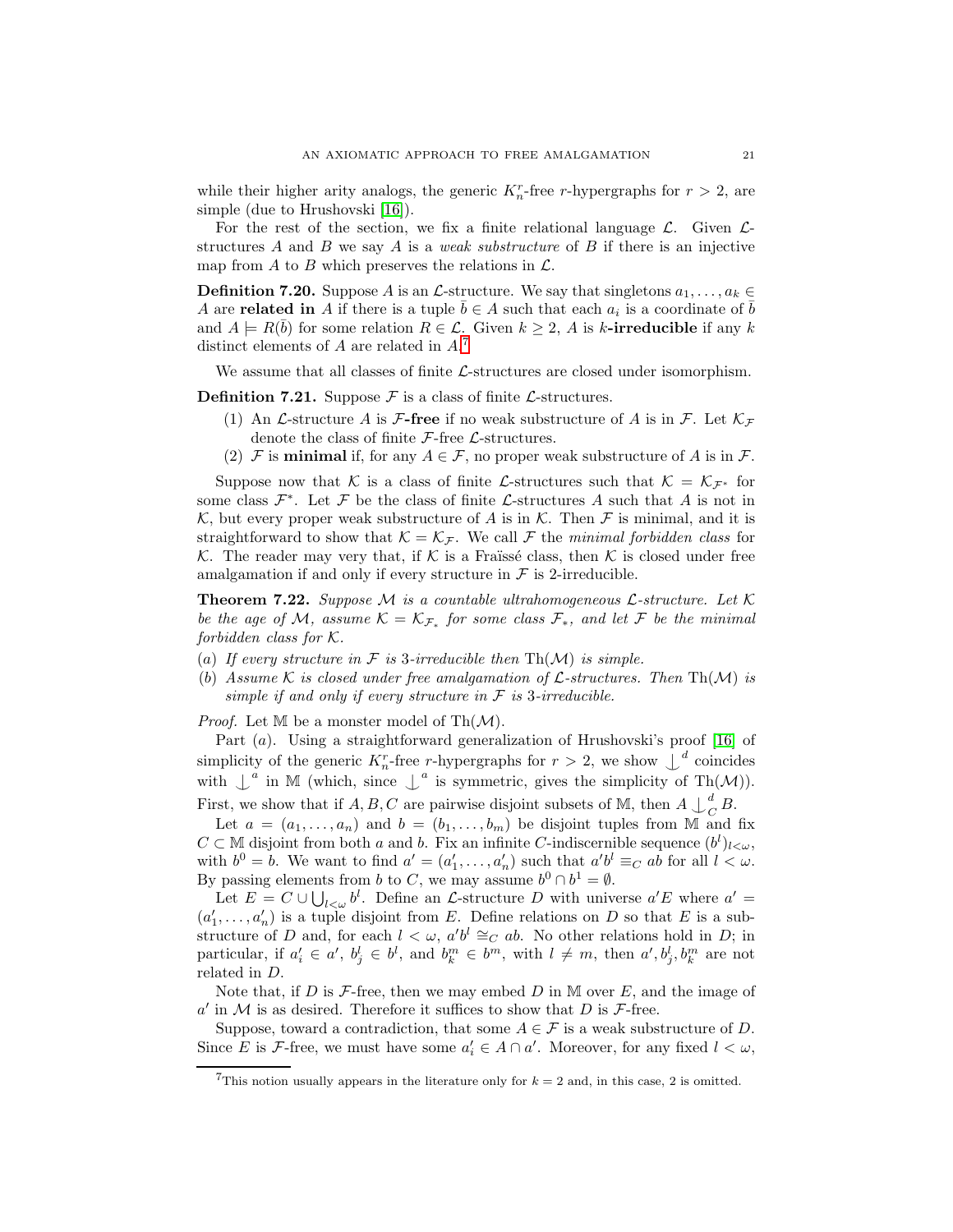we have  $a'b^l \cong_C ab$ , and so, since  $abC$  is F-free, it follows that A is not entirely contained in any single  $a'b^lC$ . Therefore, we may fix  $l < m < \omega$ , and elements  $b_j^l \in b^l \setminus b^m$  and  $b_k^m \in b^m \setminus b^l$ , such that  $b_j^l, b_k^m \in A$ . Since A is 3-irreducible, it follows that  $a'_i, b^l_i, b^m_k$  are related in D, which is a contradiction.

 $i\omega_i, \omega_j, \omega_k$  are related in D, which is a contradict<br>Now suppose  $A, B, C \subset \mathbb{M}$  are arbitrary with  $A \bigcup_{i=1}^n A_i$  $_{C}^{a} B$ . Let  $A' = \operatorname{acl}(AC) \setminus \operatorname{acl}(C)$ ,  $B' = \text{acl}(BC) \setminus \text{acl}(C)$ , and  $C' = \text{acl}(C)$ . Then  $A', B', C'$  are pairwise disjoint, and so  $A' \cup_{C'}^d B'$ . Then  $A'C' \cup_{C'}^d B'C'$ , and so  $A \cup_{C}^d$  $_{C}^{a}$  B by Fact [7.4.](#page-14-1)

Part (b). Assume  $\mathcal M$  is closed under free amalgamation of  $\mathcal L$ -structures, and suppose  $A \in \mathcal{F}$  is not 3-irreducible. We show that  $\perp^a$  does not coincide with  $\perp^d$ in M, which, by Theorem [7.7,](#page-15-0) suffices to show that  $\text{Th}(\mathcal{M})$  is not simple.

Enumerate  $A = \{a_1, \ldots, a_n\}$  so that  $a_1, a_2, a_3$  are not related in A. Let  $\hat{a} =$  $(a_4, \ldots, a_n)$ . We define an *L*-structure E with universe  $\{b_4, \ldots, b_n\} \cup \bigcup_{l < \omega} \{b_2^l, b_3^l\}$ and define relations such that, setting  $\hat{b} = (b_4, \ldots, b_n)$ :

(1)  $b_t^l \hat{b} \cong a_t \hat{a}$  for all  $l < \omega$  and  $t \in \{2, 3\};$ 

(2)  $b_2^l b_3^m \hat{b} \cong a_2 a_3 \hat{a}$  for all  $l < m < \omega$ ;

(3) no other relations hold in E.

Suppose, toward a contradiction, that some  $A' \in \mathcal{F}$  is a weak substructure of E. Recall that every element of  $\mathcal F$  is 2-irreducible. By construction of E, it follows that A' is a substructure of  $b_2^l b_3^m \hat{b}$  for some  $l < m < \omega$ . But  $b_2^l b_3^m \hat{b}$  is isomorphic to a proper substructure of  $\overline{A}$  by definition, which contradicts that  $\overline{F}$  is minimal. Therefore E is F-free and so we may assume  $E \subset M$ . Note that  $(b_2^l, b_3^l)_{l \leq \omega}$  is ˆb-indiscernible.

Let  $b_2 = b_2^0$  and  $b_3 = b_3^0$ . Since F is minimal, we may use similar arguments to find  $b_1 \in \mathbb{M}$  such that  $b_1b_t\hat{b} \cong a_1a_t\hat{a}$ , for  $t \in \{2,3\}$ . We use  $(b_2^l, b_3^l)_{l \lt \omega}$  to show  $b_1 \nightharpoonup_{\hat{b}}^d b_2 b_3$  (since algebraic closure is trivial, we have  $b_1 \nightharpoonup_{\hat{b}}^a b_2 b_3$ , and so this suffices to finish the proof). Suppose, toward a contradiction, there is  $b_* \in \mathbb{M}$ such that  $b_*b_2^l b_3^l \hat{b} \cong b_1b_2b_3\hat{b}$  for all  $l < \omega$ . Then, by construction,  $b_*b_2^0\hat{b} \cong a_1a_2\hat{a}$ ,  $b_*b_3^1\hat{b} \cong a_1a_3\hat{a}$ , and  $b_2^0b_3^1\hat{b} \cong a_2a_3\hat{a}$ . Since  $a_1, a_2, a_3$  are not related in A, it follows that A is a weak substructure of  $b_* b_2^0 b_3^1 \hat{b}$ , which contradicts that M is F-free.  $\Box$ 

## **REFERENCES**

- <span id="page-21-8"></span>[1] Hans Adler, Explanation of independence, Ph.D. thesis, Albert-Ludwigs-Universität Freiburg, [arXiv:math/0511616,](http://arxiv.org/abs/math/0511616) 2005.
- <span id="page-21-5"></span><span id="page-21-1"></span> $[2]$  , A geometric introduction to forking and thorn-forking, J. Math. Log. 9 (2009), no. 1, 1–20.
- [3] Enrique Casanovas, Simple theories and hyperimaginaries, Lecture Notes in Logic, vol. 39, Association for Symbolic Logic, Chicago, IL, 2011.
- <span id="page-21-2"></span>[4] Enrique Casanovas and Frank O. Wagner, *The free roots of the complete graph*, Proc. Amer. Math. Soc. 132 (2004), no. 5, 1543–1548 (electronic).
- <span id="page-21-0"></span>[5] Gregory Cherlin, Saharon Shelah, and Niandong Shi, Universal graphs with forbidden subgraphs and algebraic closure, Adv. in Appl. Math. 22 (1999), no. 4, 454–491.
- <span id="page-21-4"></span>[6] Gabriel Conant, Neostability in countable homogeneous metric spaces, [arXiv:1504.02427](http://arxiv.org/abs/1504.02427) [math.LO], 2015.
- <span id="page-21-3"></span>[7] Gabriel Conant and Caroline Terry, Model theoretic properties of the Urysohn sphere, Ann. Pure Appl. Logic 167 (2016), no. 1, 49–72.
- <span id="page-21-7"></span>[8] Clifton Ealy and Isaac Goldbring, Thorn-Forking in continuous logic, J. Symbolic Logic 77 (2012), no. 1, 63–93.
- <span id="page-21-6"></span>[9] Clifton Ealy and Alf Onshuus, *Characterizing rosy theories*, J. Symbolic Logic **72** (2007), no. 3, 919–940.